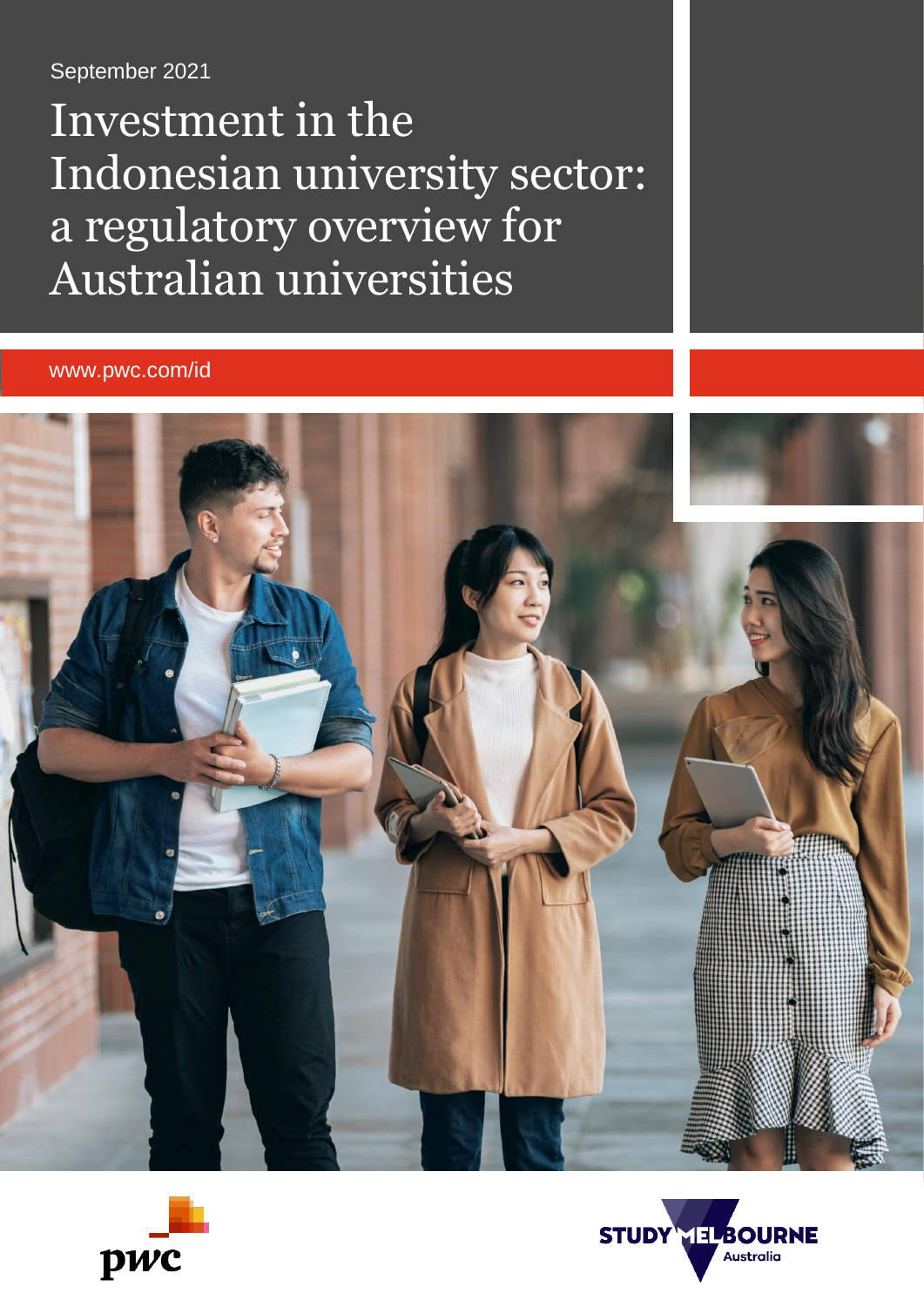# Table of contents

| 1. Investment guide overview                                                           | 3  |
|----------------------------------------------------------------------------------------|----|
| 2. The opportunity to invest in Indonesia's higher education sector                    | 5  |
| 2.1 Indonesia's human capital development imperative                                   | 5  |
| 2.2 The need to increase high-quality offerings in Indonesia's higher education system | 5  |
| 2.3 Growing public appetite for higher education                                       | 6  |
| 3. Providing higher education services in Indonesia: regulatory requirements           | 9  |
| 3.1 Overview of permissible in-country service models                                  | 9  |
| 3.2 Distance learning                                                                  | 9  |
| 3.3 Key regulatory requirements for foreign universities in Indonesia                  | 10 |
| 3.4 Key government stakeholders                                                        | 15 |
| 4. About us                                                                            | 17 |

#### **About this report**

This publication was developed by PT PricewaterhouseCoopers Indonesia Advisory (PwC Indonesia) in collaboration with Study Melbourne, who commissioned the report. It is intended to provide a broad overview of the regulatory and administrative requirements for foreign higher education institutions that are interested in investing in the Indonesian higher education sector. Refer to *Section 4 About us* and *Contacts* if you wish to make further enquiries about this publication.

#### **Disclaimer**

This publication has been prepared for general guidance on matters of interest only and does not constitute professional advice. You should not act upon the information contained in this publication without obtaining specific professional advice. No representation or warranty (express or implied) is given as to the accuracy or completeness of the information contained in this publication, and, to the extent permitted by law, PT PricewaterhouseCoopers Indonesia Advisory (PwC Indonesia), its members, employees and agents do not accept or assume any liability, responsibility or duty of care for any consequences of you or anyone else acting, or refraining to act, in reliance on the information contained in this publication, or for any decision based on it.

The documents, or information obtained from PwC Indonesia, must not be made available or copied, in whole or in part, to any other persons/parties without our prior written permission which we may, at our discretion, grant, withhold or grant subject to conditions (including conditions as to legal responsibility or absence thereof).

©2021 PT PricewaterhouseCoopers Indonesia Advisory. All rights reserved. "PwC Indonesia" refers to the Indonesian member firm, and may sometimes refer to the wider PwC Network, of which each member firm is a separate legal entity. Please see www.pwc.com/structure for further details.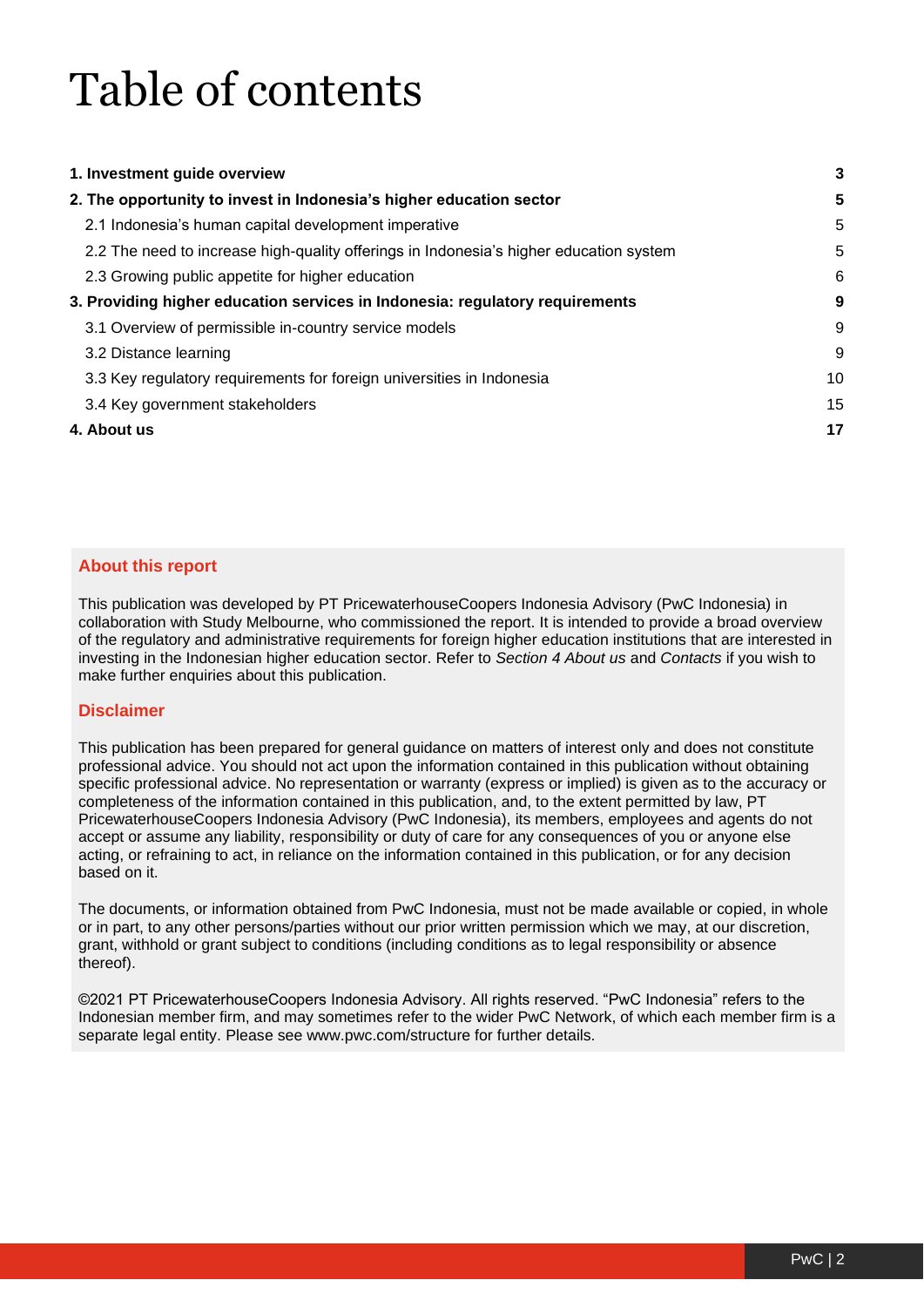### <span id="page-2-0"></span>1. Investment guide overview

#### **The opportunity for Australian higher education institutions**

The Indonesian higher education market offers attractive opportunities for new entrants. At present there are over 3,000 higher education institutions, serving around 8.5 million enrolled students.<sup>1</sup> This figure, however, does not reflect the full potential of the university market, given the low current tertiary enrolment rate of only 36%.<sup>2</sup> Comparing this to rates of 45% in Malaysia, 90% in Singapore, and an average of 75% across OECD countries, gives a sense of the market's untapped potential.<sup>3</sup>

Indonesian university enrolment rates are expected to rise as secondary school outcomes steadily improve and demand for high quality tertiary education grows. Euromonitor estimates that Indonesia's higher education sector will be worth USD 118 billion by 2025 (an almost 50% increase from its estimated value in 2021).

Australian universities are well positioned to enter the Indonesian market, given their reputation for quality and strong showings in international rankings, as well as the fact that Australia is currently the most popular destination for Indonesian university students studying for degrees abroad.

#### **Three modes of entry**

The Government of Indonesia (GoI) recognises that foreign investment will be integral to improving the quality of educational services in the country, and is taking steps to ease restrictions on market access for overseas institutions. In 2018, legislation was passed allowing foreign universities to set up stand-alone branch campuses in Indonesia without requiring a local partner.

The regulations now offer three modes of entry, mainly distinguished by the level of physical presence in-country, and the overseas institution's degree of control over the services provided.

Models 1 (Branch Campus) and 2 (Partnership to establish a university) require the foreign university to set up a non-profit foundation (*yayasan*).

Model 3 (Partnership to deliver joint study programs) involves a partnership between a foreign entity and an Indonesian university to deliver courses without the creation of a new institution.

Distance learning is also permissible under current regulations, with fewer restrictions on this particular model.

#### **Scope of regulations**

Although this guide has been developed with Australian universities in mind, the prevailing regulations set out in this guide apply to all institutions classified as tertiary vocational education institutions (TVEIs) in Indonesia. The Ministry of Education Regulation No. 7/2020 specifies that universities, institutes, polytechnics, community academies and colleges as institutions all fall into this category.

| <b>Service</b><br>model | <b>Stand-alone branch campus</b>                                                                                                 | Partnership to establish a<br>university                                                                                                                      | Partnership to deliver joint<br>study programs                                                                                      |
|-------------------------|----------------------------------------------------------------------------------------------------------------------------------|---------------------------------------------------------------------------------------------------------------------------------------------------------------|-------------------------------------------------------------------------------------------------------------------------------------|
| Summary                 | Foreign universities are now<br>permitted to establish a stand-<br>alone branch campus, without<br>the need for a local partner. | A foreign university (or<br>consortium of universities) can<br>also establish a new university<br>in-country through<br>partnerships with a local<br>partner. | A foreign university can<br>partner with an existing<br>university for the joint delivery<br>of degrees or programs in-<br>country. |
| Key<br>requirements     | Institutions and/or its<br>programs/courses must be<br>ranked in the top 200                                                     | Minimum local employment<br>quota must be respected.                                                                                                          | Institutions will be prioritised<br>for approval if they are ranked<br>in the top 100 universities                                  |

#### **Table 1 - Options for in-country service delivery by higher education institutions**

<sup>&</sup>lt;sup>1</sup> Ministry of Education and Culture, Research and Technology 2020, Higher Education Statistics

<sup>2</sup> UNESCO (2020), Towards universal access to [higher education: international trends.](https://www.iesalc.unesco.org/en/wp-content/uploads/2020/11/Towards-Universal-Access-to-HE-Report.pdf) UNESCO defines the tertiary enrolment rate as the ratio of total enrolment, regardless of age, out of the population of the age group that officially corresponds to tertiary education. 3 Ibid.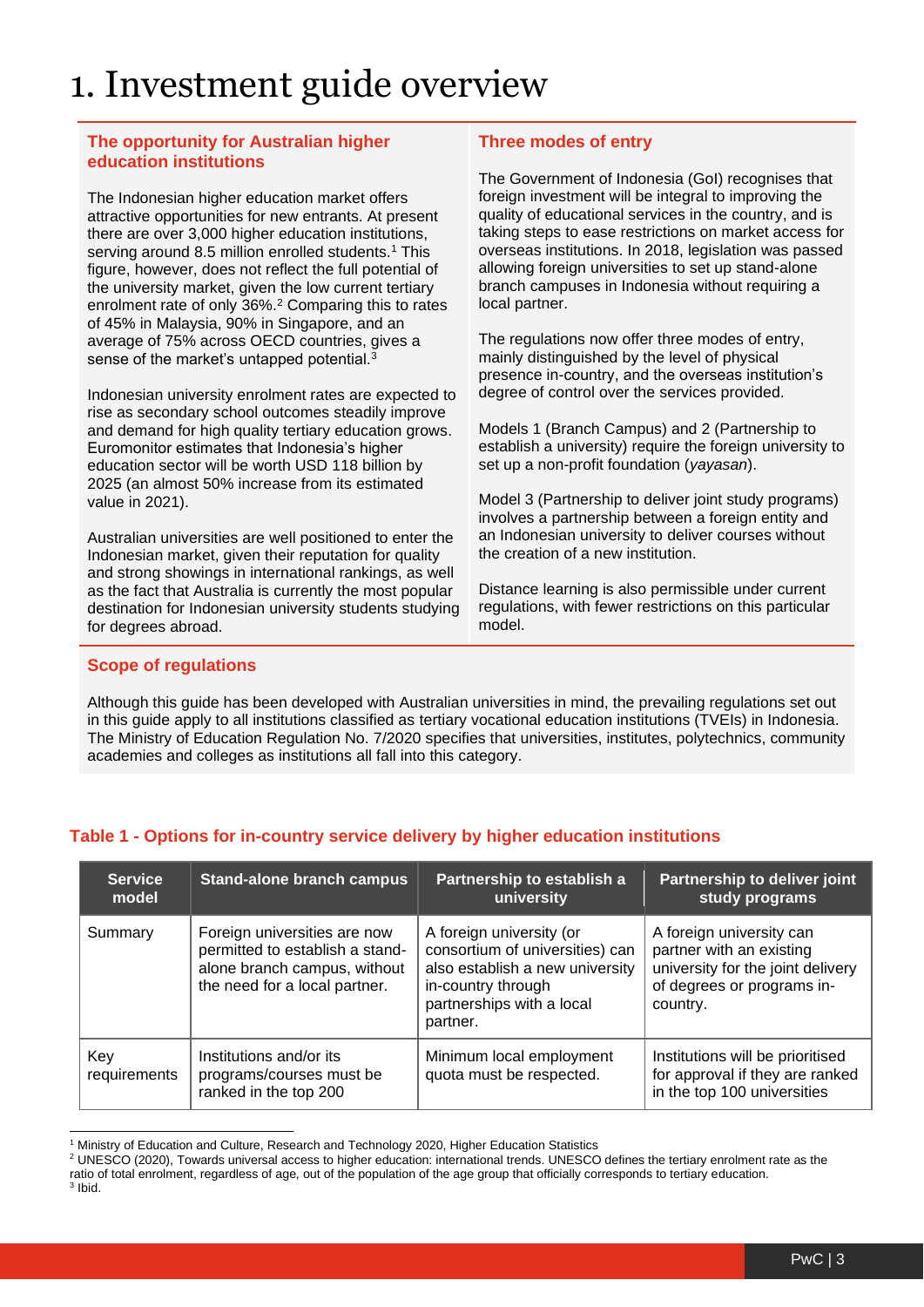| <b>Service</b><br>model | <b>Stand-alone branch campus</b>                                                                                                                                                                                                                                                                                                                              | Partnership to establish a<br>university                                                                                              | Partnership to deliver joint<br>study programs                                                                                                                                                                                                                                                                                                                                                                                                                                                                                                                                                              |
|-------------------------|---------------------------------------------------------------------------------------------------------------------------------------------------------------------------------------------------------------------------------------------------------------------------------------------------------------------------------------------------------------|---------------------------------------------------------------------------------------------------------------------------------------|-------------------------------------------------------------------------------------------------------------------------------------------------------------------------------------------------------------------------------------------------------------------------------------------------------------------------------------------------------------------------------------------------------------------------------------------------------------------------------------------------------------------------------------------------------------------------------------------------------------|
|                         | universities globally, or must<br>be specifically invited by the<br>Ministry of Education, Culture,<br>Research and Technology<br>(MoECRT).<br>Undergraduate courses must<br>include a component of<br>Indonesian national studies.<br>Local employment and foreign<br>student quotas must be met.<br>Collaboration with local<br>institution(s) is expected. | A feasibility study must be<br>undertaken prior to<br>establishment.<br>Prescribed minimum institution<br>size must be complied with. | globally. <sup>4</sup><br>The Australian university, as a<br>foreign entity, must enter into<br>a contractual partnership with<br>the Indonesian university,<br>which then handles all<br>regulatory matters in-country.<br>Specified student-to-lecturer<br>ratios must be met.                                                                                                                                                                                                                                                                                                                            |
| Example                 | Monash University Indonesia                                                                                                                                                                                                                                                                                                                                   | <b>International University Liaison</b><br>Indonesia (IULI)                                                                           | Several public and private<br>Indonesian universities have<br>partnered with different<br>Australian universities.<br>Indonesian universities<br>involved in offering joint<br>programs include: University<br>of Indonesia, Bandung<br>Institute of Technology, IPB<br>University, Gadjah Mada<br><b>University and Binus</b><br>University.<br>Australian universities have<br>included Monash Australia,<br>Melbourne University,<br>Queensland University of<br>Technology (QUT), The<br>University of Queensland<br>(UQ), University of Sydney,<br>Murdoch University, and<br>University of Newcastle. |

<sup>4</sup> The regulation does not specifically refer to a particular partnership program. In our understanding, any kind of partnership, regardless of the form of program (either double degree or other), will need to fulfil this requirement.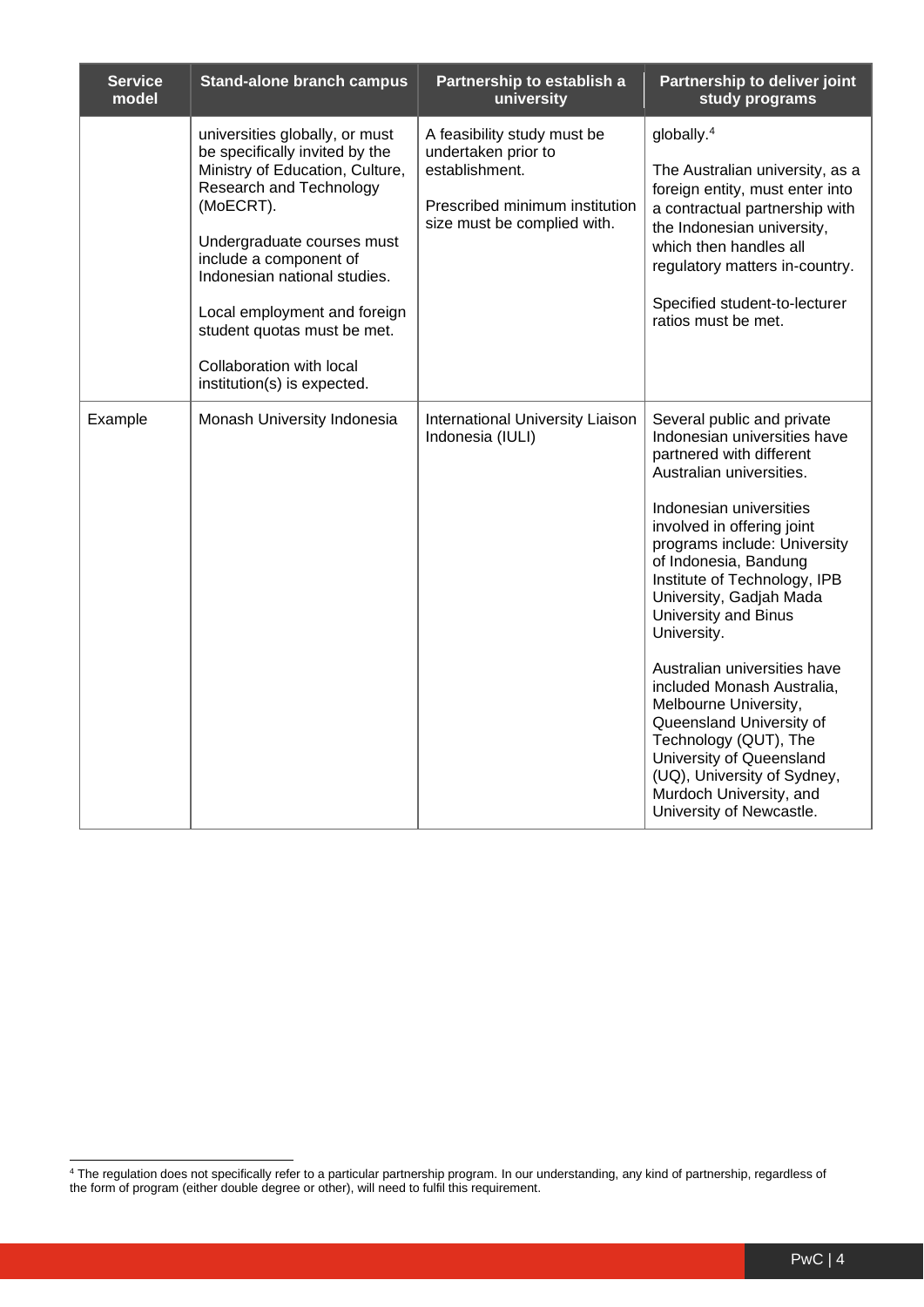### <span id="page-4-0"></span>2. The opportunity to invest in Indonesia's higher education sector

#### **2.1 Indonesia's human capital development imperative**

Although Indonesia has made significant progress in expanding access to education in recent decades, there remains significant room for improvement relative to other ASEAN countries in terms of the level of educational attainment and skills of its workforce.

The OECD has found that a majority of Indonesia's workforce is unskilled with a low level of education.<sup>5</sup> The ADB estimates that over half of workers are under-qualified for their occupations.<sup>6</sup> Almost 60% of the Indonesian workforce have qualifications beyond junior high school level (Grade 10).

A World Bank study also found that more than 60% of Indonesian firms surveyed cited difficulties recruiting suitable employees for professional and management positions, a higher proportion than any other country in the region.<sup>7</sup> However, Indonesia faces fewer issues with the supply of unskilled production workers (see Figure 1).

**Figure 1. Firms citing inadequate skills when recruiting managers and unskilled production workers**



Source: World Bank Group, 2019.

For Indonesia to harness the demographic opportunities offered by a young and expanding population, it must urgently improve the educational attainment and skills of its workforce to match the requirements of its developing economy.

Improving outcomes in higher education will be key to this transition. At present only 11.9% of adults (25- to 64-year olds) have completed tertiary education - far below the OECD global average of 44%.<sup>8</sup> The World Bank estimates that Indonesia needs to increase this percentage to at least 21% to ensure the required supply of new skilled workers.<sup>9</sup>

The GoI recognises the need to close the skills gap. and has declared human capital development one of its top priorities. It aims to add 57 million skilled workers to the economy by 2030, and has a number of targets specifically focused on higher education geared towards achieving this. These targets include:<sup>10</sup>

- Expanding the number of science and engineering higher education graduates;
- Raising universities' science and technology capacity through research cooperation, both locally and internationally;
- Improving graduate employability through an industry-oriented curriculum in both the higher education and vocational education and training (VET) sectors; and
- Improving the quality and quantity of research and innovation in Indonesia.

The Ministry of Education, Culture, Research and Technology (MoECRT) also recently announced its new *Kampus Merdeka* program, which aims to improve the accreditation system and introduce greater flexibility into the higher education system.<sup>11</sup>

#### <span id="page-4-1"></span>**2.2 The need to increase high-quality offerings in Indonesia's higher education system**

The higher education system in Indonesia is made up of universities, institutes, schools of higher learning, academies, community colleges, and polytechnics. The majority of these institutions are established and operate under the MoECRT. As of 2019, there were 3,251 higher education institutions

<sup>5</sup> OECD, 2020. Employment and Skills Strategies in Indonesia. <sup>6</sup> See

[https://www.ilo.org/jakarta/info/public/pr/WCMS\\_711886/lang-](https://www.ilo.org/jakarta/info/public/pr/WCMS_711886/lang--en/index.htm) [en/index.htm](https://www.ilo.org/jakarta/info/public/pr/WCMS_711886/lang--en/index.htm)

<sup>7</sup> See: World Bank Group. (2015). Indonesia Systematic Country Diagnostic : Connecting the Bottom 40 Percent to the Prosperity Generation, and: Unlocking-the-Dynamism-of-the-Indonesian-Private-Sector.pdf World Bank Group. (2019). Creating Markets In Indonesia: Unlocking the dynamism of the Indonesian private sector. Country Private Sector Diagnostic.

<sup>8</sup> OECD 2020, Employment and Skills Strategies in Indonesia <sup>9</sup> World Bank 2014, Indonesia's higher education system: How

responsive is it to the labor market?, Policy Brief No. 89222 <sup>10</sup> Based on the Medium Term National Development Plan (RPJMN) 2020-2024 and the Ministry of Education, Culture, Research, and Technology's (MoECRT) Strategic Plan (Renstra) 2020-2024

<sup>11</sup> Kampus Merdeka. Kemdikbud. 2021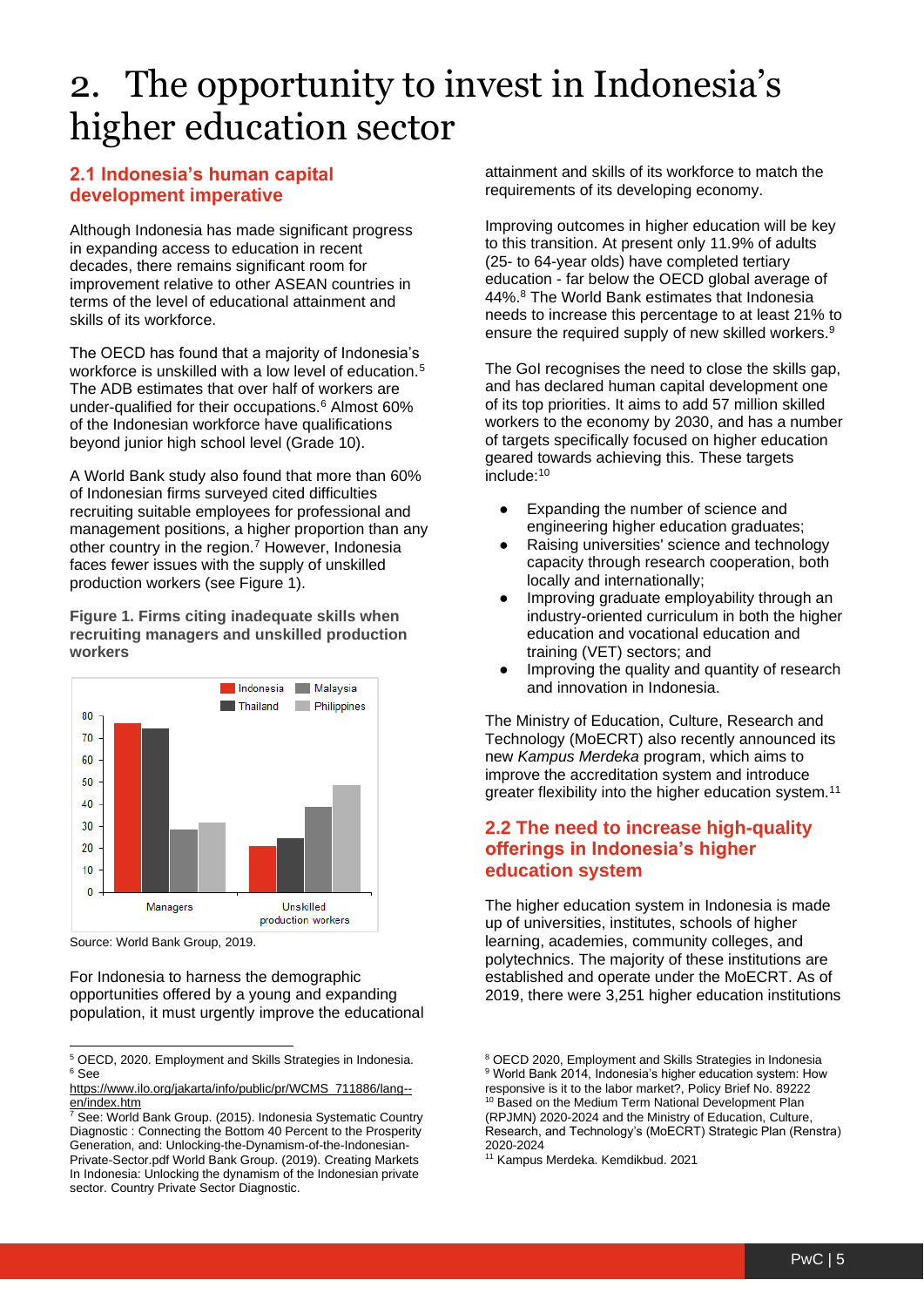under MoECRT, of which 90% are privately owned (see Figure 2).





Source: MoECRT, 2019.

The overall quality of Indonesian universities remains at the lower end of international rankings. For example, only Universitas Indonesia made the Times Higher Education World University 2021 Rankings, where it was ranked 801st out of 1,000 universities.

Seven Indonesian universities are included in the QS World University Ranking for 2021, but all are outside the Top 200 (see Figure 3). By comparison, five Malaysian universities are in the Top 200.

There is also a significant gap between the quality of public and private universities, with public universities consistently outperforming private universities. Based on rankings produced by the former Ministry of Research, Technology, and Higher Education in 2019, all of the top 10 universities in Indonesia are public, and public institutions dominate the rest of the top 50.<sup>12</sup>

**Figure 3 - Global rankings of Indonesian universities**

| <b>University</b>                      | Global ranking* |      |
|----------------------------------------|-----------------|------|
|                                        | 2021            | 2020 |
| Universitas Airlangga                  | 251             | 651  |
| Universitas Gadiah Mada                | 254             | 320  |
| Universitas Indonesia                  | 305             | 296  |
| Institut Pertanian Bogor               | 531             | 601  |
| Institut Teknologi Sepuluh<br>Nopember | 751             | 801  |
| Universitas Padjajaran                 | $= 801$         | 751  |
| Universitas Diponegoro                 | $= 801$         | 801  |

Notes: \*Based on QS World University Ranking.

<sup>12</sup> The Australia-Indonesia Centre. Stronger Education **Partnerships** 

See: Ministry of Research, Technology, and Higher Education data, July 2018, and The Australia-Indonesia Centre, 2019. Stronger Education Partnerships.

A 2015 study by the OECD and the Asian Development Bank found that only 3% of programs at private universities evaluated by the National Accreditation Board for Higher Education (BAN-PT) achieved an A rating, compared to 22% of programs at public universities.13,14 This statistic is concerning given that privately owned universities account for around 68% of student enrolments.<sup>15</sup>

#### <span id="page-5-0"></span>**2.3 Growing public appetite for higher education**

There is a growing pipeline of potential tertiary enrolments in Indonesia, driven by population growth and improved secondary school graduation rates, as well as growing consumer appetite to spend on educational services.

Over the past decade, secondary school enrolment has increased, dropout rates have declined and the number of school leavers successfully completing Grade 12 has increased steadily each year.<sup>16</sup> This in turn has driven steady increases in the tertiary enrolment rate (see Figure 4).<sup>17</sup>



**Figure 4 - Tertiary enrolment rate<sup>18</sup> (%)**

Source: Euromonitor

With a growing economy and rising disposable income, Indonesians now have more resources to spend on education. Much of the potential for higher spending comes from Indonesia's middle class, the fastest-growing demographic. There are now 52 million middle-class Indonesians (one in every five people), who account for almost half of national consumption. There are another 115 million aspiring middle-class' Indonesians just below this income bracket.<sup>19</sup>

recognised age group for tertiary education.

<sup>19</sup> World Bank, 2019. Aspiring Indonesia: Expanding the Middle Class.

<sup>&</sup>lt;sup>13</sup> The Australia-Indonesia Centre, 2019. Stronger Education **Partnerships** 

<sup>&</sup>lt;sup>14</sup> Based on latest BPS data (Statistik Pendidikan Tinggi 2019), 2% of HEIs received a rating of A, 18% received B, 32% received C, and 48% were not accredited.

<sup>16</sup> BPS, 2019. Statistik Pendidikan Tinggi 2017-2019.

<sup>17</sup> BPS, 2019. Statistik Sekolah Menengah Atas 2020.

<sup>&</sup>lt;sup>18</sup> UNESCO defines this as the ratio of total enrolment, regardless of age, out of the population of the officially-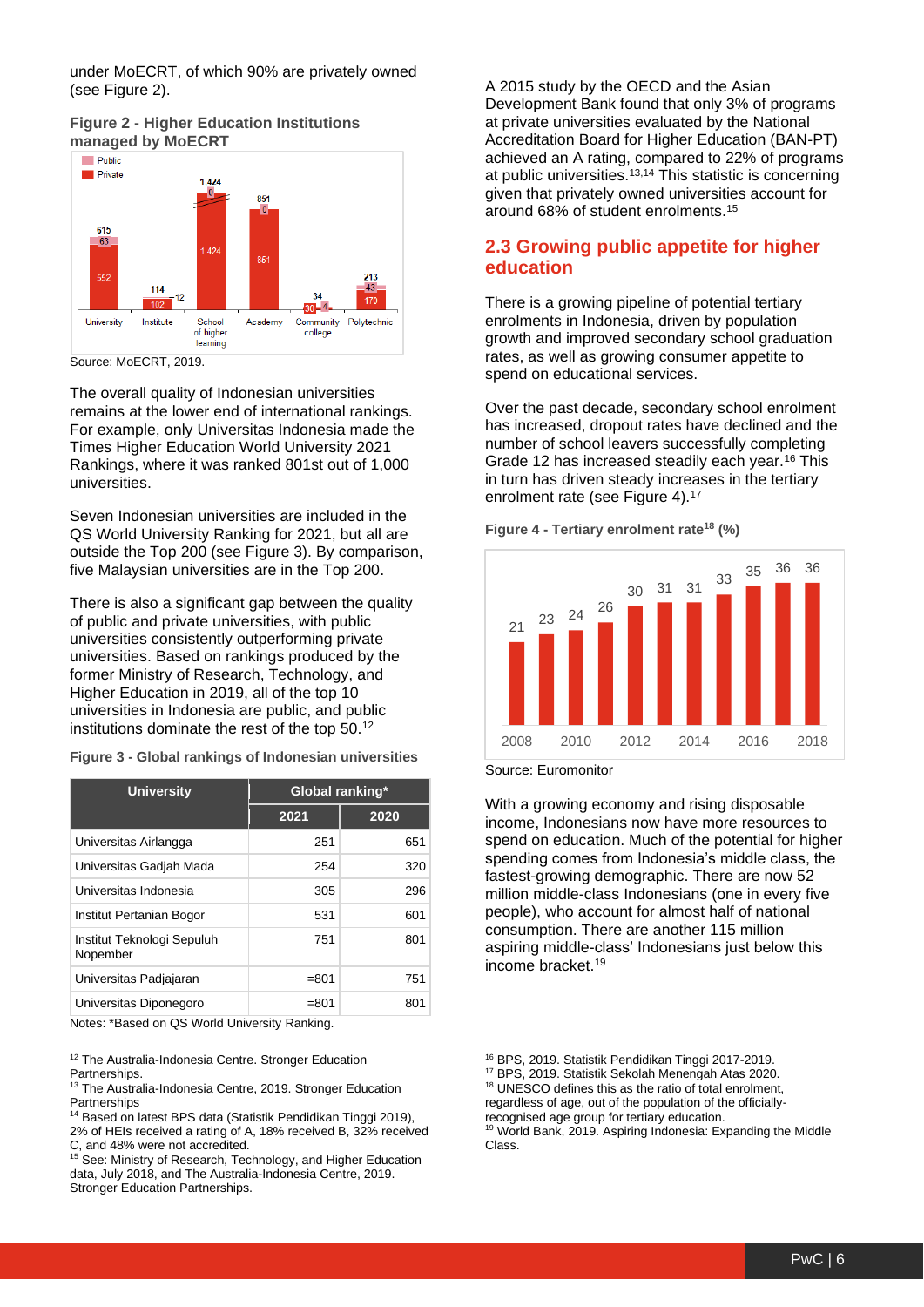Between 2013 and 2018, consumer expenditure on education increased by around 11% each year (see Figure 5), a trend that is expected to continue.

**Figure 5 - Consumer expenditure on education<sup>20</sup> (IDR trillion)**



Source: Fitch, PwC analysis

Demand for globally recognised academic qualifications among Indonesian students has seen a small but growing number pursuing higher education overseas. Between 2013 and 2017, the number of Indonesians studying abroad increased by around 3% each year to reach over 45,000 (See Figure 5).

**Figure 5 - Indonesian students pursuing higher education overseas**



Source: UNESCO, PwC analysis

Australia has long been the top destination for Indonesian students pursuing higher education overseas, with Malaysia and the USA in second and third place, based on the latest data from UNESCO (see Figure 6).<sup>21</sup> China does not provide official data to UNESCO, but is another top destination for Indonesian students. According to other sources there are around 15,000 Indonesian students studying in China as of 2021.<sup>22</sup>

#### **Figure 6 - Indonesian outbound students, tertiary level in 2020**



Source: UNESCO, PwC analysis

Australia has the advantage of geographical proximity and high quality institutions.<sup>23</sup> Enrolment of Indonesian students at Australian universities has increased significantly from 8,469 in 2015 to 12,180 in 2020. This number is higher if Australia's offshore presence is factored in, with 2,300 Indonesian students studying at Australian campuses in Singapore and Malaysia in 2015. In terms of field of study, Management and Commerce courses are the most popular among Indonesian students in Australian universities.<sup>24</sup>

#### **2.4 Improving the environment for foreign investment in education**

Over the last few decades, Indonesia has sustained strong economic growth and made substantial reductions in poverty, enabling the country to achieve middle-income status. Today, it is the world's fourth most populous country and the tenth largest economy in the world in terms of purchasing power parity. PwC projects that Indonesia may rise to fourth place by 2050, overtaking Japan, Germany, Brazil, and Russia.<sup>25</sup>

The GoI recognises the importance of foreign investment in realising Indonesia's economic potential. Over the last decade, Indonesia has implemented various measures aimed at improving the business environment and attracting foreign investment.

These include enacting the Omnibus Law on Job Creation (Omnibus Law), establishing Special Economic Zones (SEZs), and finalising bilateral and regional trade deals, including the Indonesia-Australia Comprehensive Economic Partnership Agreement (IA-CEPA) and the Regional Comprehensive Economic Partnership (RCEP). The Ministry of Investment (BKPM) is actively taking

<sup>&</sup>lt;sup>20</sup> "Education" here refers to all levels of education.

<sup>21</sup> UNESCO, Global Flow of Tertiary-Level Students, accessed

at:<http://uis.unesco.org/en/uis-student-flow>

<sup>&</sup>lt;sup>22</sup> China Daily, 2021. Reputation of China's universities draws thousands of Indonesian students.

<sup>&</sup>lt;sup>23</sup> ICEF Monitor, 2017. Study finds that young Indonesians are highly motivated to study abroad.

The Australia-Indonesia Centre, 2019. Stronger Education **Partnerships** 

<sup>25</sup> PwC, 2017. The World in 2050.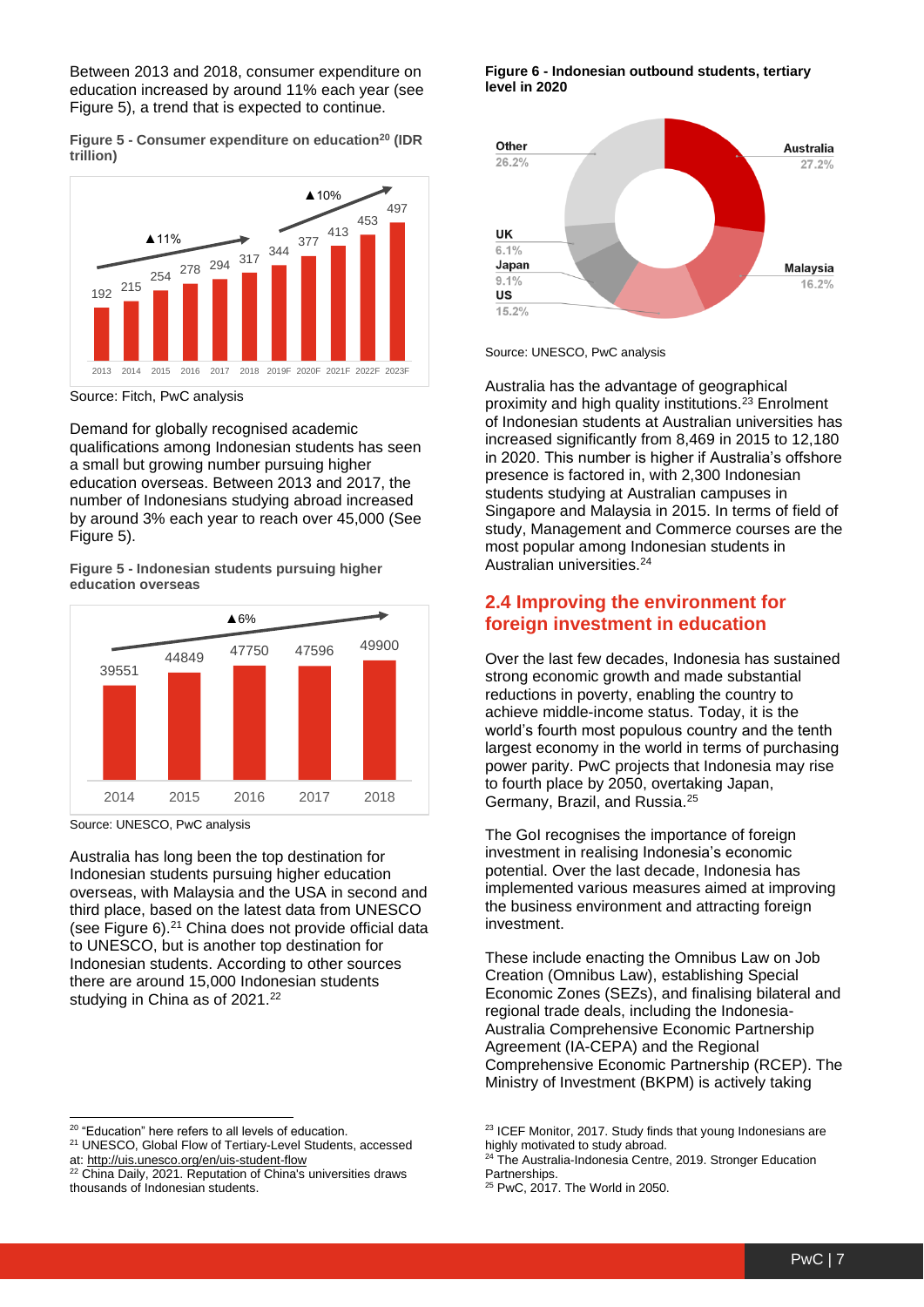steps to cut red tape and help businesses through the introduction of a 'single-window' to streamline business licensing and regulatory matters.

The fruits of this progress towards reducing red tape and improving the overall business environment are visible in Indonesia jumping 49 places in the World Bank Ease of Doing Business ranking, from 132nd in 2010 to 73rd in 2020. Total foreign direct investment (FDI) has also grown steadily at around 6% per annum over the last decade (See Figure 5).

**Figure 6 - Realised FDI in Indonesia (USD billion)**



Source: BKPM's National Single Window for Investment

In 2018, Indonesia issued a regulation allowing tertiary education institutions to establish standalone branch campuses in Indonesia, provided they are recognised among the top 200 universities in the world.<sup>26</sup>

Furthermore, under the Omnibus Law, the range of business sectors permitted to operate within SEZs was expanded to include the education and health sectors. Collaboration on vocational education and training is also a national priority, as set out in the IA-CEPA.

These changes opened the way for Monash University to set up a branch campus in Indonesia, and for other institutions to follow.

World University Rankings 2021, and 12 are included in the Top 200 of the Times Higher Education World University Rankings 2022.

<sup>&</sup>lt;sup>26</sup> While the regulation does not specify which Top 200 list is referred to, the emphasis on quality of education is clear. Ten Australian universities are included in the Top 200 of the QS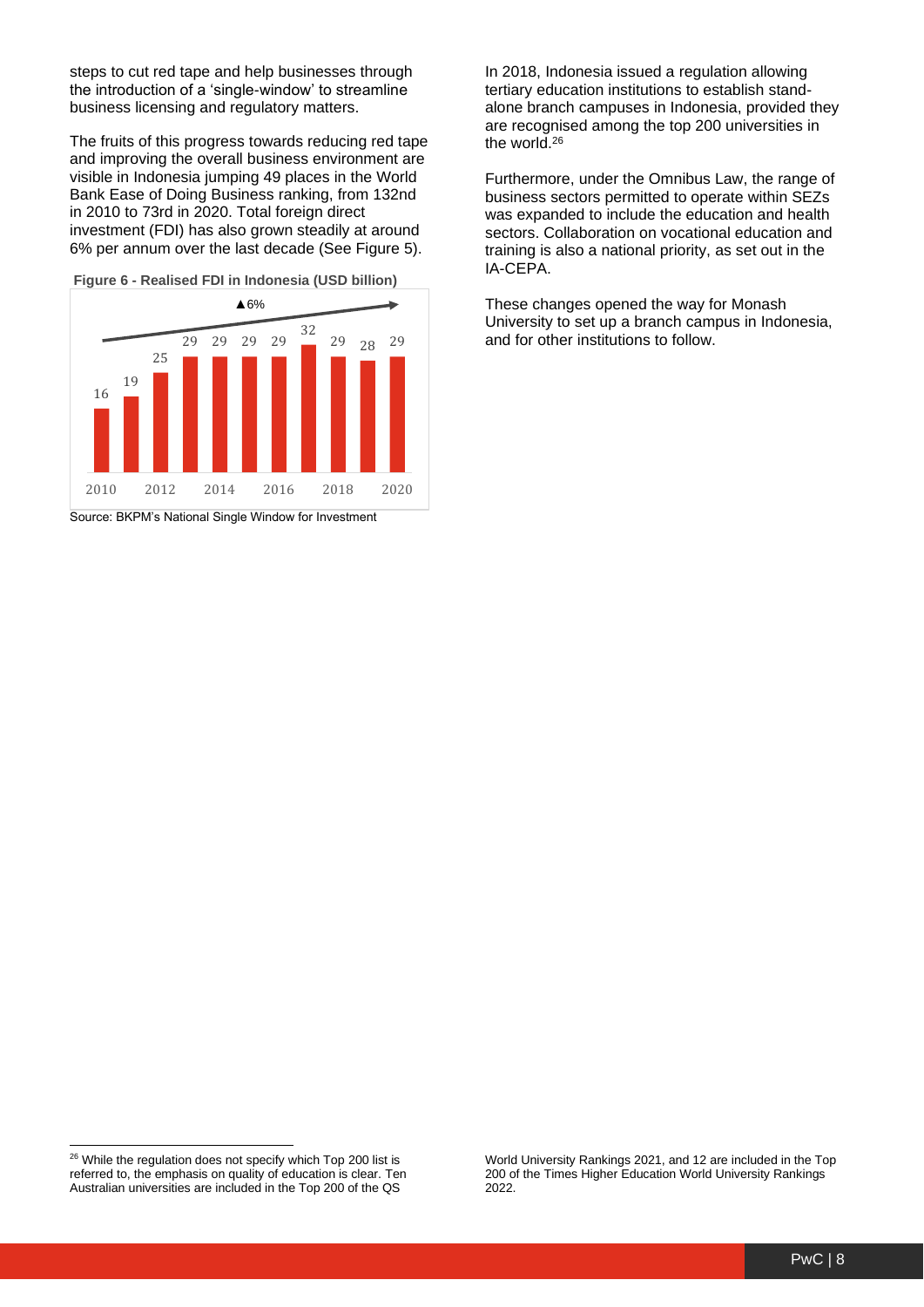### <span id="page-8-0"></span>3. Providing higher education services in Indonesia: regulatory requirements

#### <span id="page-8-1"></span>**3.1 Overview of permissible in-country service models**

Under the current regulations, there are three options for foreign universities to deliver services in Indonesia:<sup>27</sup>

- Establishment of a stand-alone branch campus of the foreign university
- Partnership with an Indonesian institution to establish a new university
- Partnership with an Indonesian university to establish a joint study program

#### **Branch campus**

Foreign universities are permitted to establish a stand-alone branch campus through a *yayasan*  (non-profit foundation).

Monash University is set to be the first foreign university to establish a branch campus in Indonesia, having been granted a license to operate by the Ministry of Education and Culture in November 2020.

Monash has formed a *yayasan* called Yayasan Monash University Indonesia, and plans to offer Masters degrees and doctorates, as well as executive programs and micro-credentials. The postgraduate campus will be located in Bumi Serpong Damai (BSD) in southwest Jakarta.

#### **Partnership to establish a university**

A foreign university can also establish an in-country education facility through a partnership with a local institution. This would involve jointly forming a *yayasan*, which would then establish a new university. A *yayasan* could also be established by a consortium of universities, provided a local partner is involved.

The only example under this model thus far is International University Liaison Indonesia (IULI), which was set up through a foundation (Yayasan International University Liaison Indonesia) by the European University Consortium, led by the German Technische Universität Ilmenau.

**Partnership to deliver joint study programs**

The third option involves a foreign university partnering with a local educational institution to offer academic programs jointly. This could include joint study programs or even dual degrees, and requires lower investment than the other two in-country service models. Such an option may be attractive to domestic students, as it allows them to enhance their qualification without having to go abroad.

Several Australian universities have collaborated with the University of Indonesia under their international study program, which has been running since 2012. Students receive dual degrees from UI and the partner university, after studying for substantial periods at each university.

In April 2020, Central Queensland University (CQU) opened its Executive Business Training Centre in Jakarta in partnership with Bakrie University, as part of CQU's plan to establish a full presence in Indonesia. CQU will deliver corporate training programs focusing on business, law, governance and business ethics, and ELICOS (English Language). It will also offer a dual Masters degree in Management and MBA program with Bakrie University.

#### <span id="page-8-2"></span>**3.2 Distance learning**

The provision of distance learning from abroad to students in Indonesia is permissible under Ministry of Education Regulation No. 7/2020, and also under Directorate of Higher Education Ministry of Education Decree No. 83/2020.

For distance learning degrees and programs to be formally recognised in Indonesia (which is a requirement for recruitment by government agencies and state-owned enterprises), <sup>28</sup> several conditions must be met under Ministry of Education Regulation No. 7/2020:

- The degree and/or study programs being offered should be subject to the MoECRT's approval;
- The foreign university must be accredited in the country of origin;

education standards. However, it is worth noting that the need for accreditation depends on the institution to which graduates apply for a job. Government agencies and state owned enterprises are known to require such degree accreditation as part of their recruitment criteria, but in most cases there is no such requirement in the private sector.

<sup>&</sup>lt;sup>27</sup> There are two main regulations to be referred to: Research and Technology Ministerial Decree No. 53/2018 and Education Ministerial Decree No. 7/2020.

<sup>&</sup>lt;sup>28</sup> Students graduating from overseas study, including from a distance learning program offered by a foreign university, should have their degree accredited by the MoECRT, which will assess whether the course design is in line with Indonesian higher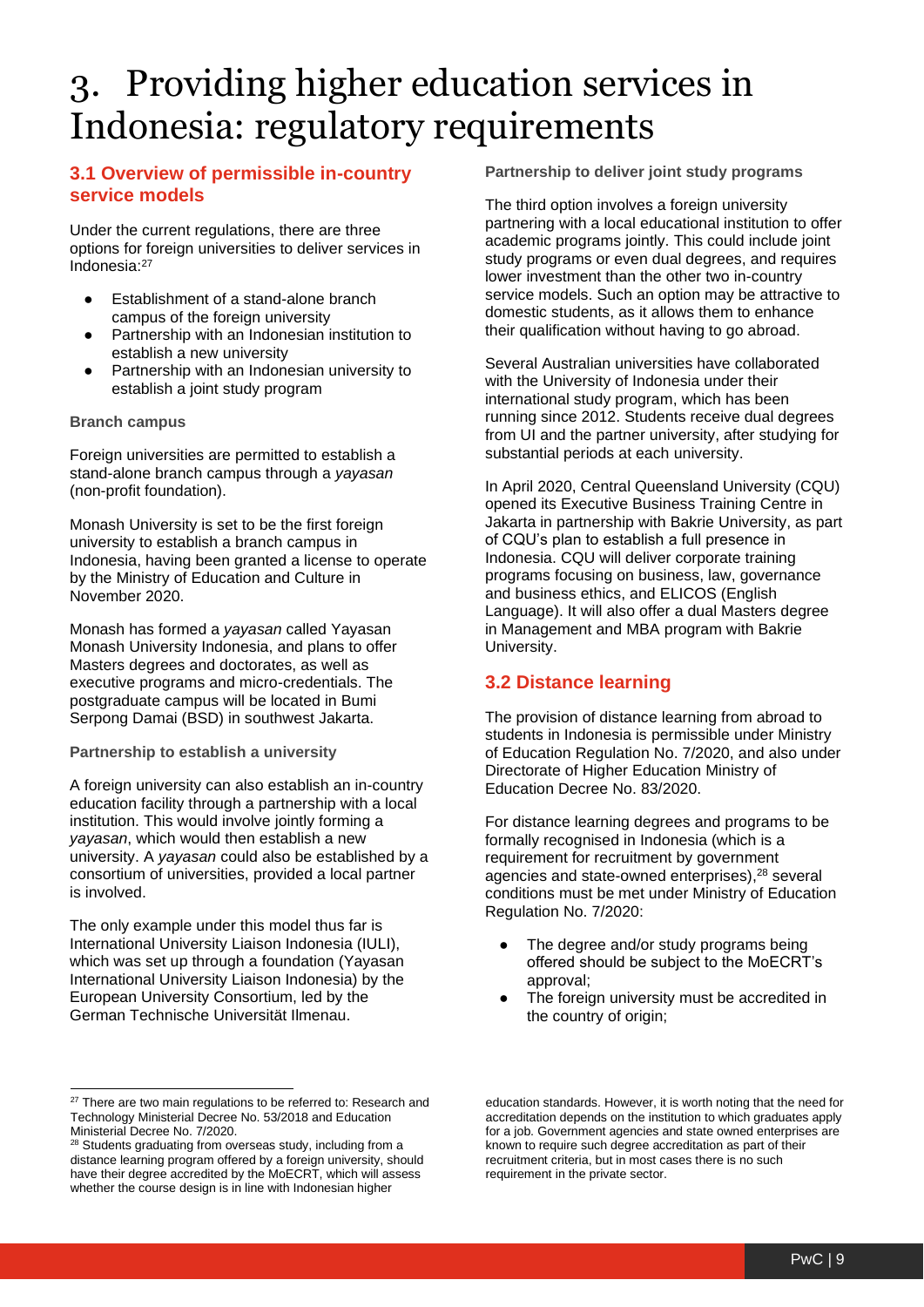- The hiring of Indonesian lecturers, academic staff and other personnel shall be prioritised; and
- The foreign university should have some sort of partnership with an established local university.

#### <span id="page-9-0"></span>**3.3. Key regulatory requirements for foreign universities in Indonesia**

There are different regulatory requirements for each type of in-country delivery model. The tables below set out the various requirements, under the following heads:

- Legal presence and minimum licensing criteria
- Requirements for the period of operations of the university
- Licensing application procedures

#### **Impact of the IA-CEPA**

The requirements set out below reflect the prevailing regulations covering all foreign universities. The IA-CEPA has legal force in Indonesia, having been ratified via Law No. 1/2020 in February 2020. However, unlike in some other sectors, the agreement has a relatively limited impact on higher education. The key change for Australian universities is that it lowers the minimum percentage of Indonesian lecturers that must be employed from 60% to 30%. However, the MoECRT has yet to issue any revision to the regulations. As such, it is unclear whether Australian universities can take advantage of the lower threshold at this point in time.

#### **3.3.1. Legal presence and minimum licensing criteria**

|                | <b>Branch campus</b>                                                                                                                                                                                                                                                                                                                                                                                                                                                                                                                                                                                                                                                                                                      | Partnership to establish a<br>university                                                                                                                                                                                                                                                                                                             | Partnership to establish a<br>joint study program                                                                                                                                                                                   |
|----------------|---------------------------------------------------------------------------------------------------------------------------------------------------------------------------------------------------------------------------------------------------------------------------------------------------------------------------------------------------------------------------------------------------------------------------------------------------------------------------------------------------------------------------------------------------------------------------------------------------------------------------------------------------------------------------------------------------------------------------|------------------------------------------------------------------------------------------------------------------------------------------------------------------------------------------------------------------------------------------------------------------------------------------------------------------------------------------------------|-------------------------------------------------------------------------------------------------------------------------------------------------------------------------------------------------------------------------------------|
| Legal presence | <b>Australian university</b><br>establishes a foundation<br>An Australian university must<br>establish a yayasan, either as<br>a sole founder or jointly with<br>an Indonesian party.<br><b>Collaboration with local</b><br>institution(s)<br>Regardless of whether the<br>university is wholly managed<br>by the foreign university or is<br>managed jointly with an<br>Indonesian party, the<br>regulation requires some form<br>of partnership or collaboration<br>between the foreign university<br>and other partner(s). The<br>collaboration can be in the<br>form of a joint study program<br>or joint research with other<br>higher education institutions,<br>or joint research with private<br>sector partners. | Joint establishment of a<br>new foundation by the<br><b>Australian university</b><br>together with their<br><b>Indonesia partner</b><br>An Australian university must<br>establish a yayasan,<br>together with an Indonesian<br>party, as joint founders.<br>The local partner must be an<br>institution accredited by the<br>Ministry of Education. | No new entity<br>establishment<br>The Australian university,<br>as a foreign entity, enters<br>into a contractual<br>partnership agreement with<br>an Indonesian university,<br>which handles all regulatory<br>matters in-country. |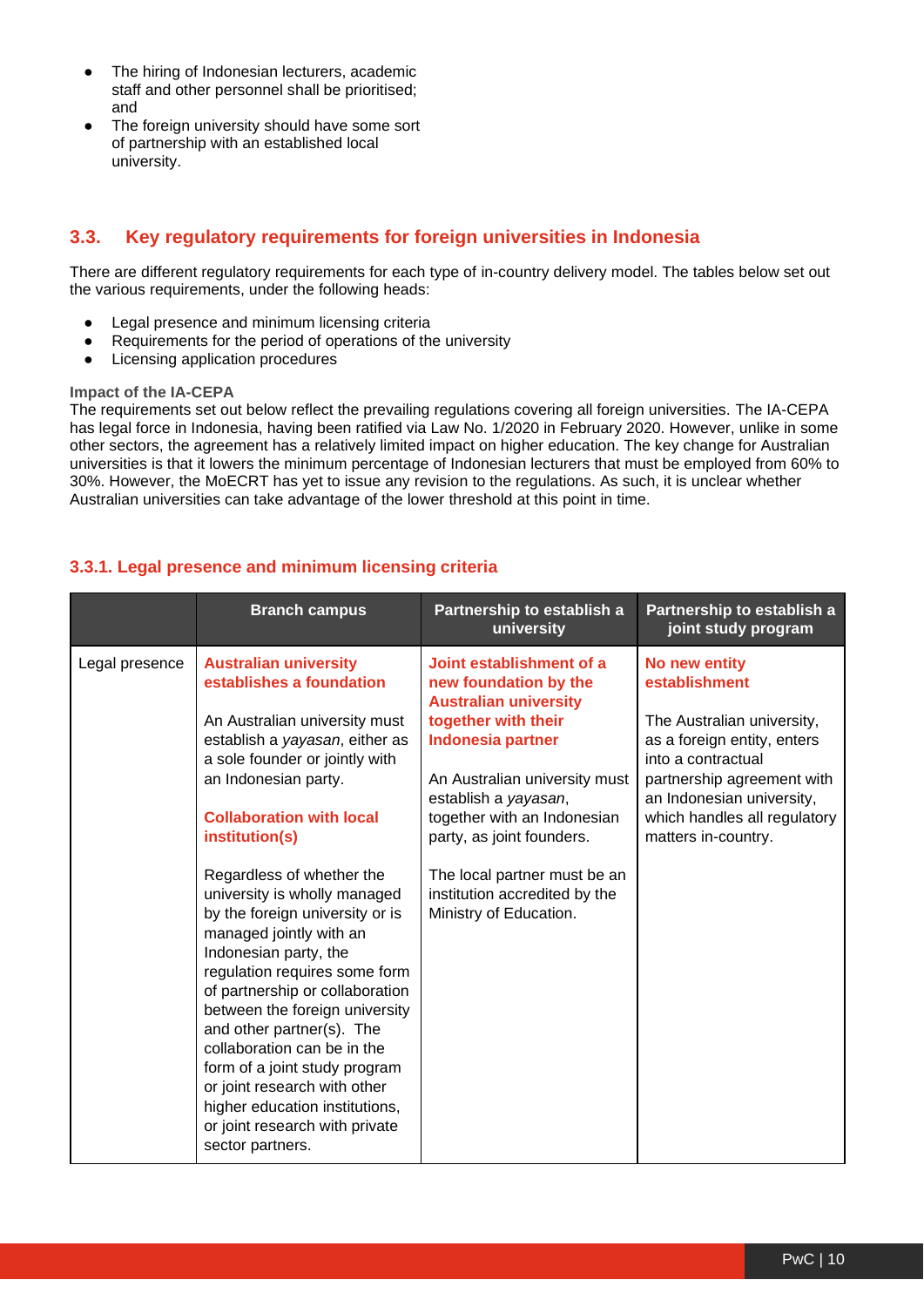|                                                                                                          | <b>Branch campus</b>                                                                                                                                                                                                                                                          | Partnership to establish a<br>university                                                                                | Partnership to establish a<br>joint study program                                                                       |
|----------------------------------------------------------------------------------------------------------|-------------------------------------------------------------------------------------------------------------------------------------------------------------------------------------------------------------------------------------------------------------------------------|-------------------------------------------------------------------------------------------------------------------------|-------------------------------------------------------------------------------------------------------------------------|
| Threshold<br>requirements<br>for the<br>Australian<br>university to<br>obtain a<br>license <sup>29</sup> | Accredited in Australia<br>$\bullet$<br>Ranked in the top 200<br>$\bullet$<br>universities globally<br>If the above criteria cannot<br>$\bullet$<br>be fulfilled, the Australian<br>university must receive an<br>invitation from the<br>Indonesian Ministry of<br>Education. | Accredited in Australia<br>$\bullet$                                                                                    | Accredited in Australia<br>Priority for approval will<br>be given to the top 100<br>universities globally               |
| Relevant<br>regulation                                                                                   | Research and Technology<br>Ministerial Decree No.<br>53/2018 and Higher<br><b>Education Directorate General</b><br>Decree No. 86/2020.                                                                                                                                        | Minister of Education Decree<br>No. 7/2020 and Higher<br><b>Education Directorate</b><br>General Decree No.<br>62/2020. | Minister of Education<br>Decree No. 7/2020 and<br><b>Higher Education</b><br>Directorate General Decree<br>No. 66/2020. |

#### **Setting up a** *yayasan*

The applicable regulations stipulate that universities are formal educational settings which are required to be provided by a non-profit legal entity. Most of the implementing regulations on higher education state that an institution's governing body should be a foundation.

By definition, as specified in the Law on Foundations, a foundation is a non-membership legal entity, established based on the separation of assets, and intended to achieve purposes in the social, religious, or humanitarian fields. The founders can be either fully local, fully foreign, or partnerships between local and foreign parties, and the founding parties can be either individuals or legal entities.

The establishment of the foundation will begin with the finalisation of the Deed of Establishment (DoE), which also contains the Articles of Association (AoA) of the Foundation. Once finalised, the DoE will be submitted to the Ministry of Law and Human Rights (MoLHR) for approval of the establishment as well of the AoA.

Upon securing an approval letter from the MoLHR, the Foundation will need to process its Tax ID Number (NPWP) registration with the tax office, and will then need to register for a Business Identification Number (NIB) from the Online Single Submission (OSS) system.

#### **Foundation personnel**

For a foundation established by a foreign party, or jointly with an Indonesian party:

- An Indonesian person should hold the management role either of Chairman, Secretary or Treasurer;
- All members of the Executive Board must be resident in Indonesia; and
- Foreign members of the Governing Board, the Board of Trustees or the Supervisory Board must secure a proper work and stay permit in Indonesia if they are residing in Indonesia.

#### **Other notes**

Under Law No. 16 year 2001 as amended by Law No. 28 year 2004 on Foundations as well as its implementing regulations, a foundation is prohibited from distributing any profit from its activities. The regulations stipulate that a foundation may incur expenses related to its activities.

<sup>&</sup>lt;sup>29</sup> On specific requirements regarding the foreign university ranking, the regulation is silent on which ranking system is used. There are a number of organisations (e.g. QS World University, Times Higher Education, and Shanghai Rankings) that conduct their own separate rankings based on several metrics of top providers and subjects.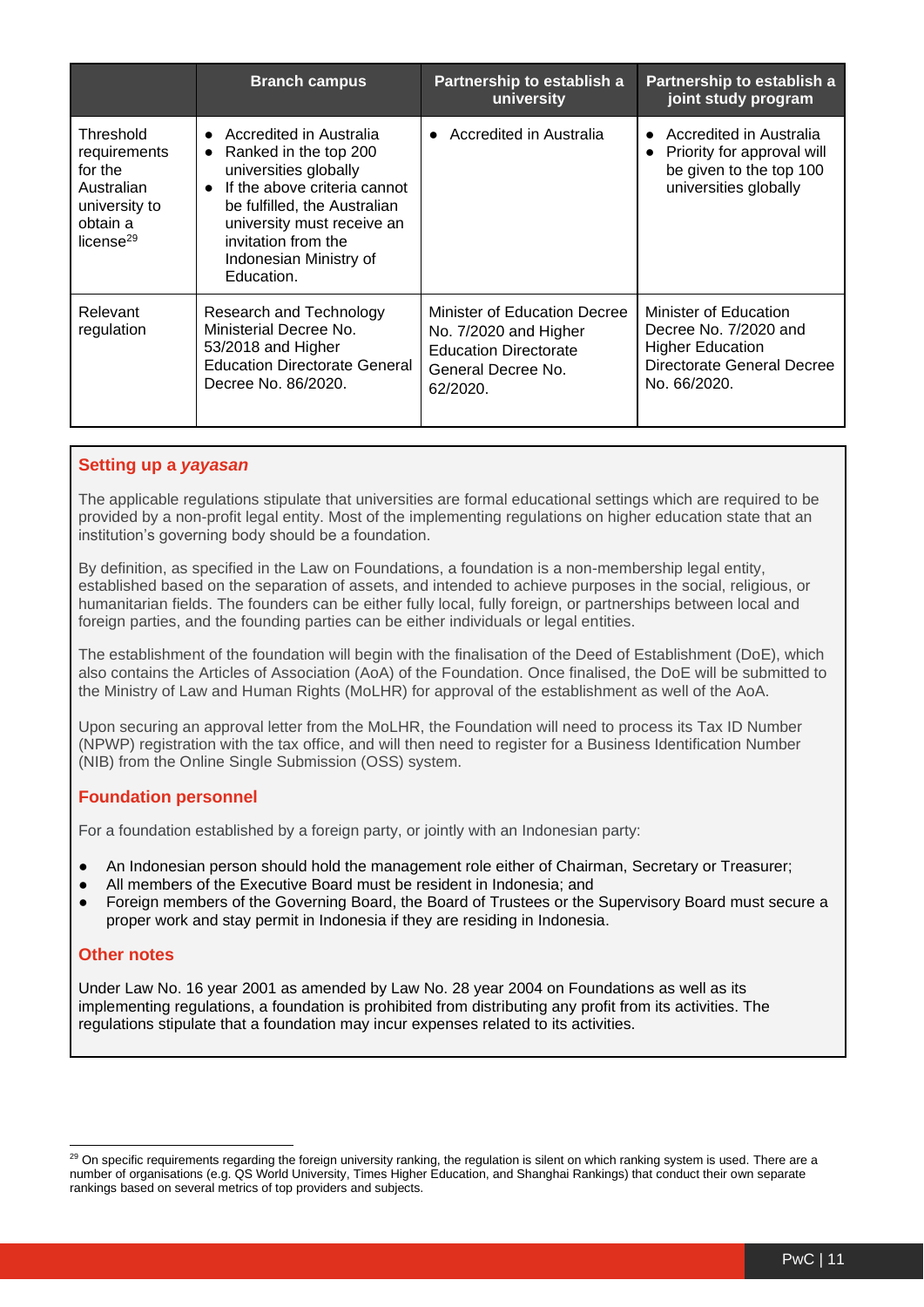#### **3.3.2. Requirements for the period of operations of the university**

|                                            | <b>Branch campus</b>                                                                                                                                                                                                                                                                                                                                                                                                                                                                                                                                                                                                                                                                                | Partnership to establish a<br>new university                                                                                                                                                                                                                                                                                                                                | Partnership to establish a<br>joint study program                                                                                                                                             |
|--------------------------------------------|-----------------------------------------------------------------------------------------------------------------------------------------------------------------------------------------------------------------------------------------------------------------------------------------------------------------------------------------------------------------------------------------------------------------------------------------------------------------------------------------------------------------------------------------------------------------------------------------------------------------------------------------------------------------------------------------------------|-----------------------------------------------------------------------------------------------------------------------------------------------------------------------------------------------------------------------------------------------------------------------------------------------------------------------------------------------------------------------------|-----------------------------------------------------------------------------------------------------------------------------------------------------------------------------------------------|
| Fields of study<br>and curriculum          | <b>Priority fields specified for</b><br>undergraduate programs<br>For undergraduate courses,<br>the branch campus is<br>encouraged to offer some or<br>all subjects relating to<br>science, technology,<br>engineering and<br>mathematics (STEM),<br>nanotechnology, brain<br>science, climate change,<br>digital economy, creative<br>economy, tourism, new<br>materials, robotics, and data<br>science.<br><b>National studies</b><br>A branch campus has the<br>additional requirement of<br>offering national studies (i.e.<br>religion, Indonesian<br>language, Pancasila, and<br>other civics subjects) at the<br>undergraduate level, which<br>must be delivered by<br>Indonesian lecturers. | <b>Curriculum approval</b><br>The fields of study and<br>curriculum are to be agreed<br>with the Ministry of<br>Education.                                                                                                                                                                                                                                                  | No ministerial approval<br>required<br>The curriculum to be offered<br>is determined jointly by the<br>Australian and Indonesian<br>universities.                                             |
| Location<br>requirement                    | The campus location should<br>be agreed with the Ministry<br>of Education.<br>The IA-CEPA provision<br>stipulates that the campus<br>location can be anywhere in<br>Indonesia, but the MoE will<br>apply an economic needs<br>assessment before it agrees<br>to the selected site.<br>Campuses may be<br>established in a Special<br>Economic Zone (SEZ), but<br>this is optional.                                                                                                                                                                                                                                                                                                                  | The campus location should<br>be agreed with the Ministry<br>of Education.<br>The IA-CEPA provision<br>stipulates that the location<br>can be anywhere in<br>Indonesia, but the MoE will<br>apply an economic needs<br>assessment before it agrees<br>to the selected site.<br>Campuses may be<br>established in a Special<br>Economic Zone (SEZ), but<br>this is optional. | Given that the services are<br>to be delivered through the<br>Indonesian university's<br>facilities, there are no<br>restrictions on the location<br>where these services can<br>be provided. |
| Land and<br>infrastructure<br>requirements | The facilities at the branch<br>campus should be of a<br>similar level of quality to<br>those of the home campus.<br>As the university is set up<br>through a yayasan, the land<br>and facilities infrastructure                                                                                                                                                                                                                                                                                                                                                                                                                                                                                    | Specified minimum land<br>area of ten thousand square<br>metres, either owned or<br>leased.<br>In lieu of an adequate land<br>area, the university could                                                                                                                                                                                                                    | Not applicable. The<br>Australian university will<br>leverage the Indonesian<br>university's existing land<br>and facilities.                                                                 |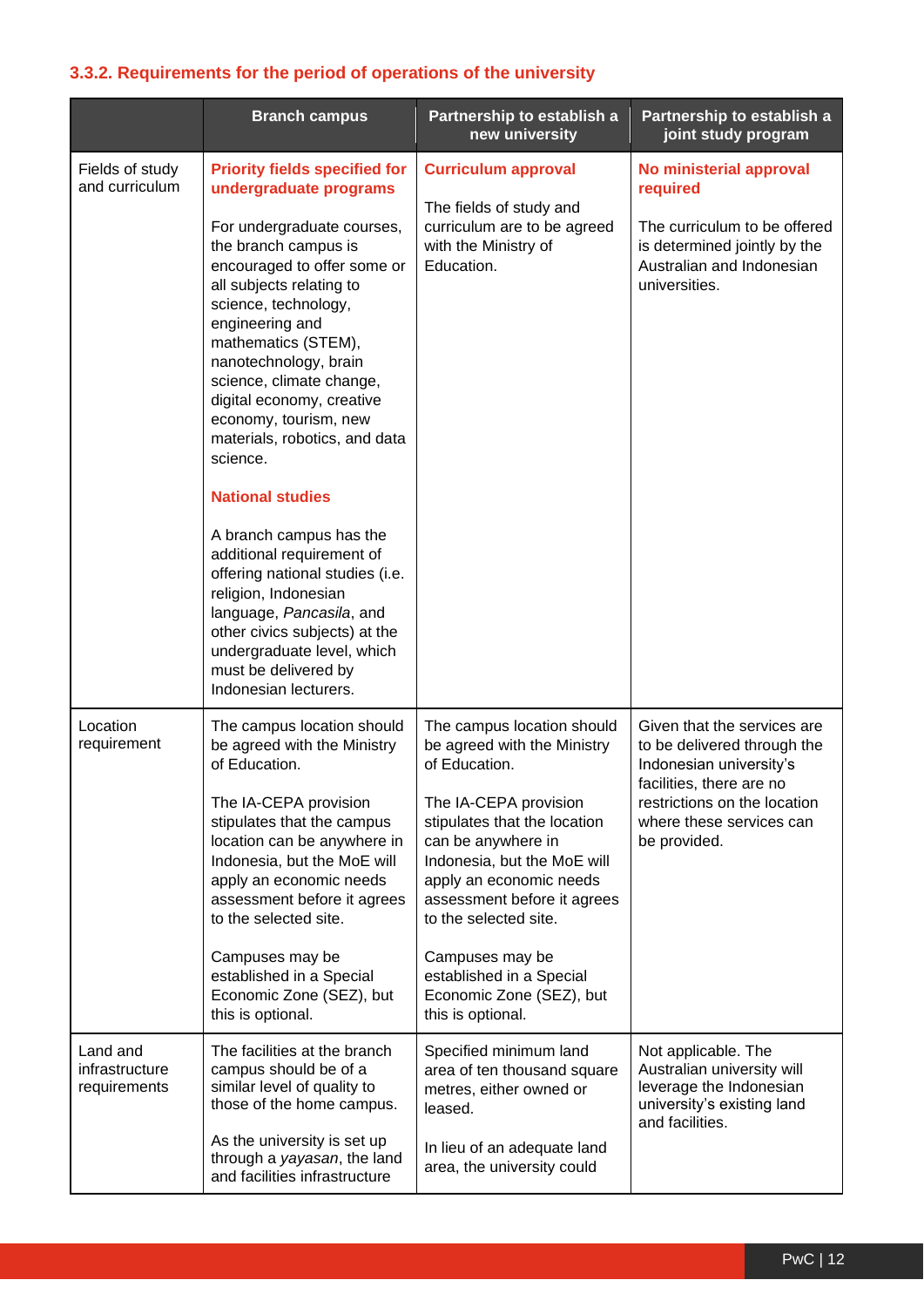|                                 | <b>Branch campus</b>                                                                                                                                                                                                                                                           | Partnership to establish a<br>new university                                                                                                                                                                                                                                                                                                               | Partnership to establish a<br>joint study program                                                                                                                         |
|---------------------------------|--------------------------------------------------------------------------------------------------------------------------------------------------------------------------------------------------------------------------------------------------------------------------------|------------------------------------------------------------------------------------------------------------------------------------------------------------------------------------------------------------------------------------------------------------------------------------------------------------------------------------------------------------|---------------------------------------------------------------------------------------------------------------------------------------------------------------------------|
|                                 | are also assets of the<br>yayasan.                                                                                                                                                                                                                                             | also meet the requirement<br>by having a multi-storey<br>facility that meets the<br>required total area.                                                                                                                                                                                                                                                   |                                                                                                                                                                           |
|                                 |                                                                                                                                                                                                                                                                                | There are specifications<br>regarding the provision (and<br>in some cases the size) of<br>lecture rooms, administrative<br>facilities, libraries and<br>laboratories.                                                                                                                                                                                      |                                                                                                                                                                           |
|                                 |                                                                                                                                                                                                                                                                                | As the university is set up<br>through a yayasan, the land<br>and facilities infrastructure<br>are also assets of the<br>yayasan, unless there are<br>existing assets which are<br>utilised by the yayasan<br>through a loan, rental or<br>donation arrangement.                                                                                           |                                                                                                                                                                           |
| Lecturers and<br>academic staff | Lecturers and academic<br>staff should have similar<br>qualifications and<br>experience to staff at the<br>home campus.                                                                                                                                                        | The regulations set out<br>minimum requirements<br>regarding the qualifications<br>and experience of<br>Indonesian staff.                                                                                                                                                                                                                                  | The regulations set out<br>minimum requirements<br>regarding the qualifications<br>and experience of<br>Indonesian staff.                                                 |
|                                 | <b>Local employment</b>                                                                                                                                                                                                                                                        | <b>Local employment</b>                                                                                                                                                                                                                                                                                                                                    | Lecturer-to-student ratio                                                                                                                                                 |
|                                 | The existing regulations<br>state that Indonesian<br>citizens must be prioritised,<br>but do not mandate a<br>minimum proportion.<br>The IA-CEPA states that<br>80% of employees (other<br>than lecturers and the head<br>of the university) should be<br>Indonesian citizens. | In each study program, at<br>least 60% of lecturers and<br>academic staff should be<br>Indonesian nationals. The<br>percentage of Indonesian<br>lecturers is reduced to 30%<br>based on IA-CEPA<br>provision.<br>The IA-CEPA states that<br>80% of employees (other<br>than lecturers and the head<br>of the university) should be<br>Indonesian citizens. | The lecturer-to-student ratio<br>must be equal to or lower<br>than 1:45, while for some<br>programs (e.g. applied<br>sciences and social<br>sciences), the ratio is 1:30. |
| <b>Students</b>                 | Students of the branch<br>campus need to be<br>registered as students of the<br>Australian university.                                                                                                                                                                         | Not applicable.                                                                                                                                                                                                                                                                                                                                            | Not applicable.                                                                                                                                                           |
|                                 | <b>Foreign student quota</b>                                                                                                                                                                                                                                                   |                                                                                                                                                                                                                                                                                                                                                            |                                                                                                                                                                           |
|                                 | 20% of students of the<br>branch campus should be<br>foreign (non-Indonesian)<br>(i.e. recruited through                                                                                                                                                                       |                                                                                                                                                                                                                                                                                                                                                            |                                                                                                                                                                           |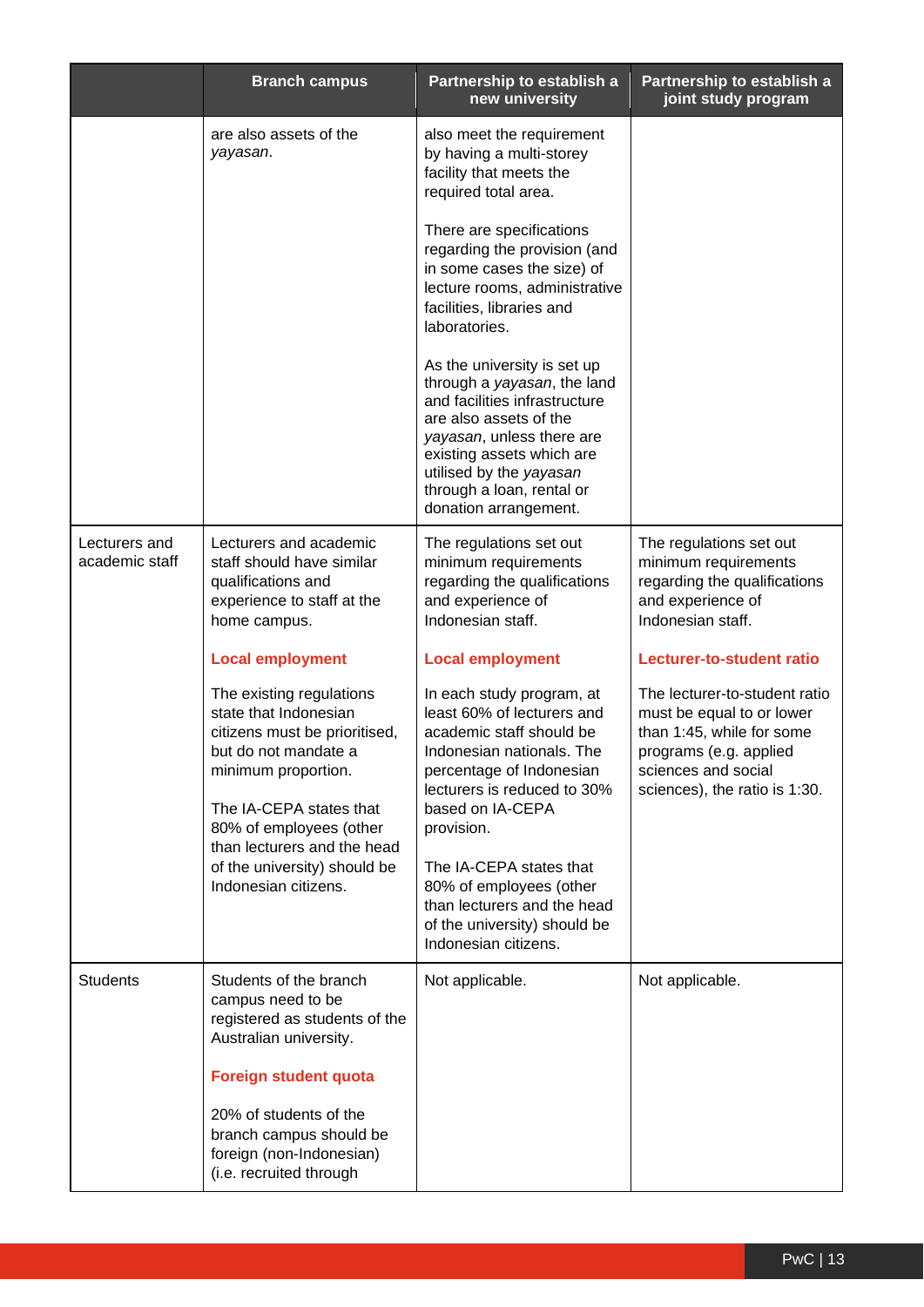| <b>Branch campus</b>           | Partnership to establish a<br>new university | Partnership to establish a<br>joint study program |
|--------------------------------|----------------------------------------------|---------------------------------------------------|
| foreign exchange<br>programs). |                                              |                                                   |

#### **3.3.3. Steps to apply for a licence or set up**

|                                          | <b>Branch campus</b>                                                                                                                                                                                                                                                                                                                                                                                                                                                                                                                                                                                                         | Partnership to establish a<br>new university                                                                                                                                                                                                                                                                                                                                                                                                                                                                                                                                                              | Partnership to establish a<br>joint study program                                                                                                                                                                                                                                                                                                                                                                                                                                                                  |
|------------------------------------------|------------------------------------------------------------------------------------------------------------------------------------------------------------------------------------------------------------------------------------------------------------------------------------------------------------------------------------------------------------------------------------------------------------------------------------------------------------------------------------------------------------------------------------------------------------------------------------------------------------------------------|-----------------------------------------------------------------------------------------------------------------------------------------------------------------------------------------------------------------------------------------------------------------------------------------------------------------------------------------------------------------------------------------------------------------------------------------------------------------------------------------------------------------------------------------------------------------------------------------------------------|--------------------------------------------------------------------------------------------------------------------------------------------------------------------------------------------------------------------------------------------------------------------------------------------------------------------------------------------------------------------------------------------------------------------------------------------------------------------------------------------------------------------|
| Pre-license<br>application<br>procedures | <b>Legal entity establishment</b><br>and registration                                                                                                                                                                                                                                                                                                                                                                                                                                                                                                                                                                        | <b>Legal entity establishment</b><br>and registration                                                                                                                                                                                                                                                                                                                                                                                                                                                                                                                                                     | <b>Legal entity establishment</b><br>and registration                                                                                                                                                                                                                                                                                                                                                                                                                                                              |
|                                          | The foreign university must<br>establish a new legal entity<br>in Indonesia in the form of a<br>yayasan. It then has to<br>register the yayasan<br>through the Online Single<br>Submission (OSS) system,<br>and obtain a Business<br>Identification Number (NIB).<br><b>Invitation from the</b><br><b>Ministry of Education</b><br>If the foreign university<br>partner (or its programs) is<br>not ranked among the top<br>200 global universities, the<br>foreign university would<br>need to receive an invitation<br>from the Ministry of<br>Education, and will need to<br>submit certain documents to<br>the Ministry. | The foreign university must<br>establish a new legal entity<br>in Indonesia in the form of a<br>yayasan, together with its<br>local partner. The entity<br>then needs to be registered<br>through the OSS system,<br>and obtain an NIB.<br><b>Feasibility study</b><br>The new yayasan should<br>prepare a feasibility study of<br>the new university's<br>establishment, including the<br>university's standard<br>operating procedures<br>(which may consist of the<br>organisational structure,<br>quality assurance,<br>academic support for<br>learning resources, and<br>administrative functions). | The Indonesian university<br>partner should apply for the<br>license for the program, and<br>prepare the application<br>documents, including legal<br>documents (e.g. deed of<br>entity establishment) and<br>accreditation of the local<br>university, written consent<br>from the academic senate<br>(senat akademik) of the<br>local university in Indonesia,<br>and how it plans to engage<br>with alumni. <sup>30</sup><br><b>Foreign government</b><br><b>support</b><br>No provisions in the<br>regulation. |
|                                          | <b>Foreign government</b><br>support<br>The embassy of the<br>university's country of origin<br>in Jakarta should provide a<br>Recommendation Letter.                                                                                                                                                                                                                                                                                                                                                                                                                                                                        | <b>Written recommendation</b><br>The foundation should<br>receive a written<br>recommendation from the<br>relevant regional higher<br>education agency (LLDikti).                                                                                                                                                                                                                                                                                                                                                                                                                                         |                                                                                                                                                                                                                                                                                                                                                                                                                                                                                                                    |
|                                          |                                                                                                                                                                                                                                                                                                                                                                                                                                                                                                                                                                                                                              | <b>Foreign government</b><br>support<br>Both the embassy of the<br>foreign university's country<br>of origin in Jakarta, and the<br>Indonesian Embassy in the                                                                                                                                                                                                                                                                                                                                                                                                                                             |                                                                                                                                                                                                                                                                                                                                                                                                                                                                                                                    |

<sup>30</sup> The *senat akademik* is the highest governing institution of the university in academic matters. It is composed of the Rector, the Deans of the Faculties, elected Representatives of Professors, Representatives of lecturers (without professorships), and other members appointed by the *senat akademik.*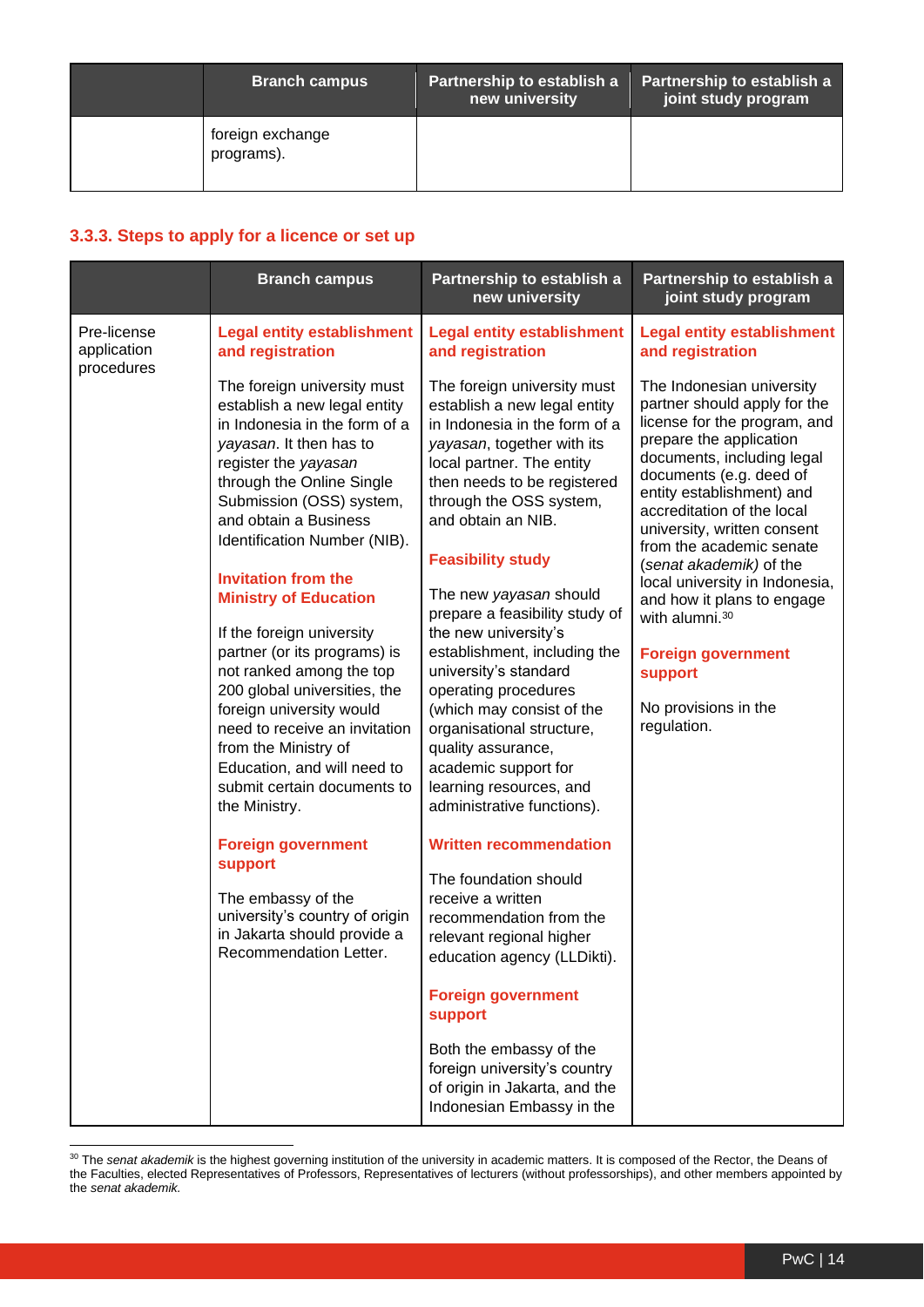|                        | <b>Branch campus</b>                                                                                                                                                                                                                                                                                                                                                                                                                                                                                                                  | Partnership to establish a<br>new university                               | Partnership to establish a<br>joint study program |
|------------------------|---------------------------------------------------------------------------------------------------------------------------------------------------------------------------------------------------------------------------------------------------------------------------------------------------------------------------------------------------------------------------------------------------------------------------------------------------------------------------------------------------------------------------------------|----------------------------------------------------------------------------|---------------------------------------------------|
|                        |                                                                                                                                                                                                                                                                                                                                                                                                                                                                                                                                       | respective country of origin<br>should provide a<br>Recommendation Letter. |                                                   |
| License<br>application | The license application procedures are similar for all models, as follows:<br>University submits all application documents to the Ministry of Education's online<br>$\bullet$<br>system (SILEMKERMA);<br>The Ministry verifies the application documents within 30 working days;<br>Upon approval of the application documents, the Ministry conducts a site location<br>$\bullet$<br>validation;<br>If the site location application is granted, the Ministry will issue the relevant license,<br>depending on the model being used. |                                                                            |                                                   |

#### <span id="page-14-0"></span>**3.4. Key government stakeholders**

There are a number of government ministries and agencies a university will need to engage with and be accountable to, both pre- and post-license approval. It is important for foreign universities to comply with the requirements of the relevant government ministries and agencies, since the ministries control the policies, decisions and planning activities for the educational sector, as well as issuing the required licenses.

#### **Ministry of Education, Culture, Research and Technology (MoECRT)**

Education in Indonesia falls under the jurisdiction of the MoECRT.<sup>31</sup> Its tasks include planning and distributing funding and other resources to satisfy the requirements and improve education providers, design and assign curriculum guidance in line with government interests, formulate and implement effective regulation, and work closely with other government agencies relevant to the education sector. All universities in Indonesia need to obtain approval from MoECRT to establish and operate a university or to amend its study program. MoECRT assigns the regional government, particularly the Office of Education Affairs section of the regional government, to ensure the education institution complies with all the requirements within the jurisdiction of such a regional government.

#### **National Accreditation Board for Higher Education (BAN-PT)**

BAN-PT is an official accreditation agency that has been delegated authority by the MoECRT to improve the quality of higher education in Indonesia. The main task of BAN-PT is to carry out the university accreditation process for state and private

universities, including their study programs, in Indonesia. Some of the duties of BAN-PT include developing a national accreditation system, assessing the feasibility of new study programmes, faculties, or universities together with the Directorate General of Higher Education, recommending and evaluating Independent Accreditation Institutions (LAM) and implementing study programmes that are not associated with a LAM.

#### **Ministry of Investment/Indonesia Investment Coordinating Board (BKPM)<sup>32</sup>**

The BKPM is the primary interface between investors and government, and has a mandate to boost domestic and foreign direct investment by creating a conducive investment climate, as well as acting as the licensing authority for foreign (and domestic) investors. Acting as a focal point for new investment across sectoral ministries, foreign investors will first need to coordinate with the BKPM to assess the investor's industrial classification and whether there are any foreign capital ownership restrictions based on Indonesia's negative list of investments. Accordingly, all business activities will be required to obtain a Business Identification Number (*Nomor Induk Berusaha*), including during the initial establishment of the foundation. In addition, certain businesses may be eligible for certain investment/fiscal facilities which should be obtained by applying to the BKPM. Processing is carried out by the BKPM using the Online Single Submission (OSS) database.

#### **Ministry of Law and Human Rights (MoLHR)**

As mandated by the Investment Law, all foreign investment for the purpose of business activities in Indonesia requires the establishment of a legal

<sup>&</sup>lt;sup>31</sup> Two different ministries prior to 2021: the Ministry of Education and Culture (MoEC), which was responsible for primary and secondary education, and the Ministry of Research, Technology, and Higher Education (MoRTHE)

<sup>32</sup> In early 2021, BKPM officially changed its name to the Ministry of Investment of the Republic of Indonesia, without a significant change of its role.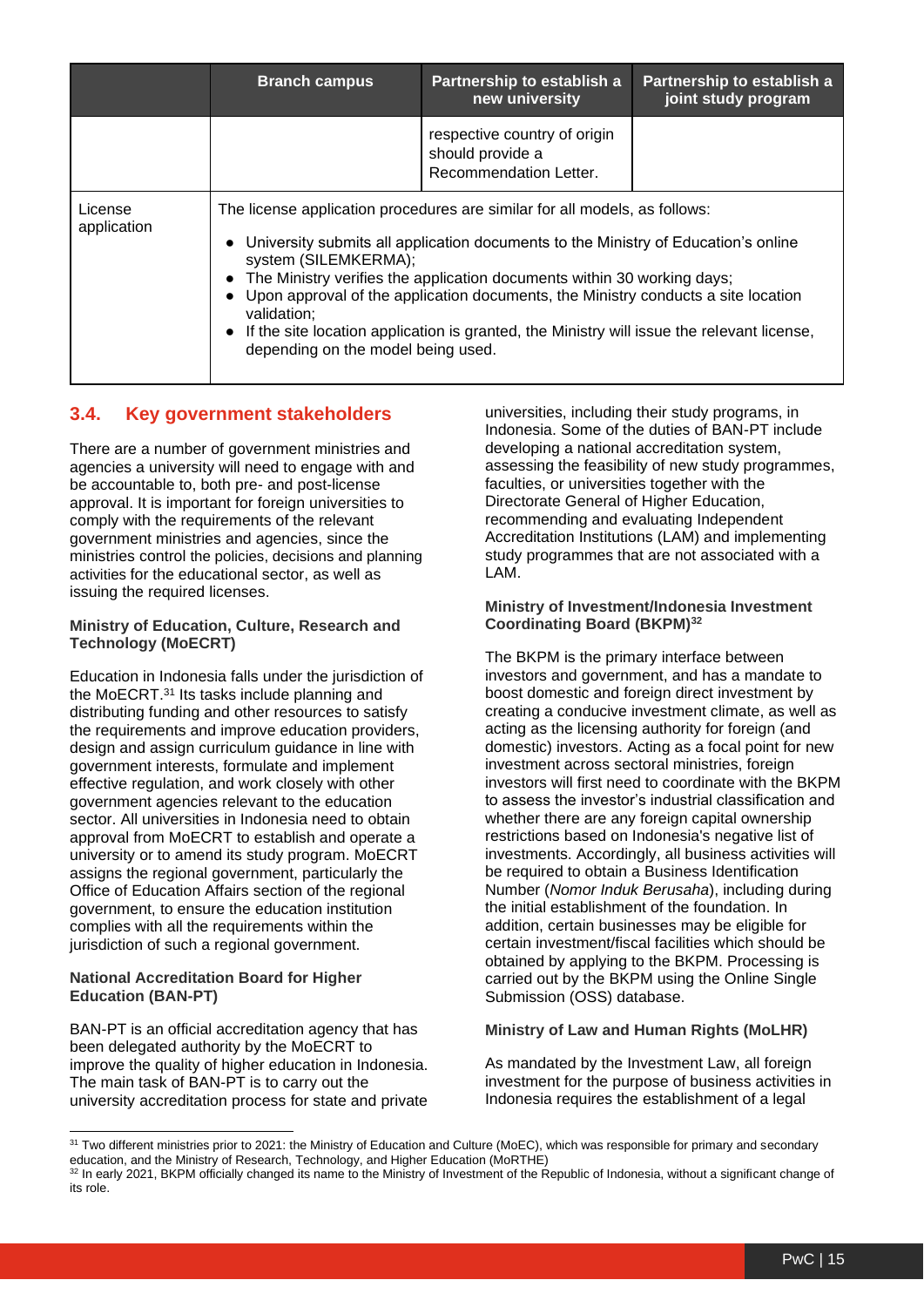entity to conduct business. The *yayasan's* legal entity is established by finalising a Deed of Establishment and Article of Association (AoA) in front of a Public Notary. The Public Notary will submit the *Akta* to the MoLHR for the approval of the establishment of the legal entity and of the AoA. After obtaining the approval from the MoLHR, the establishment process can proceed with registering for a Tax ID Number and processing at the OSS as above for the NIB and Business License.

#### **Ministry of Labour and Directorate General of Immigration**

All foreigners working in Indonesia must secure work and stay permits. Once a foreign university license is approved by the MoECRT, if the university needs to hire foreign individuals to work in Indonesia, either as lecturers or academic staff, the

first step is for the foreign university to obtain approval for the proposed positions. Afterwards, the process is to obtain a working permit which allows the legal entity to employ the foreign individual in a certain position. Once these processes have been completed, the foreign individual can proceed to obtain its stay permit, which includes at least an entry visa, limited stay permit approval, and various local registrations for foreign individuals.

#### **Provincial Government**

Post license approval, the relevant provincial government agencies will conduct supervisory and monitoring activities to ensure the university's compliance with its permits and the prevailing regulations, such as regarding location, fields of study, manpower and other compliance issues.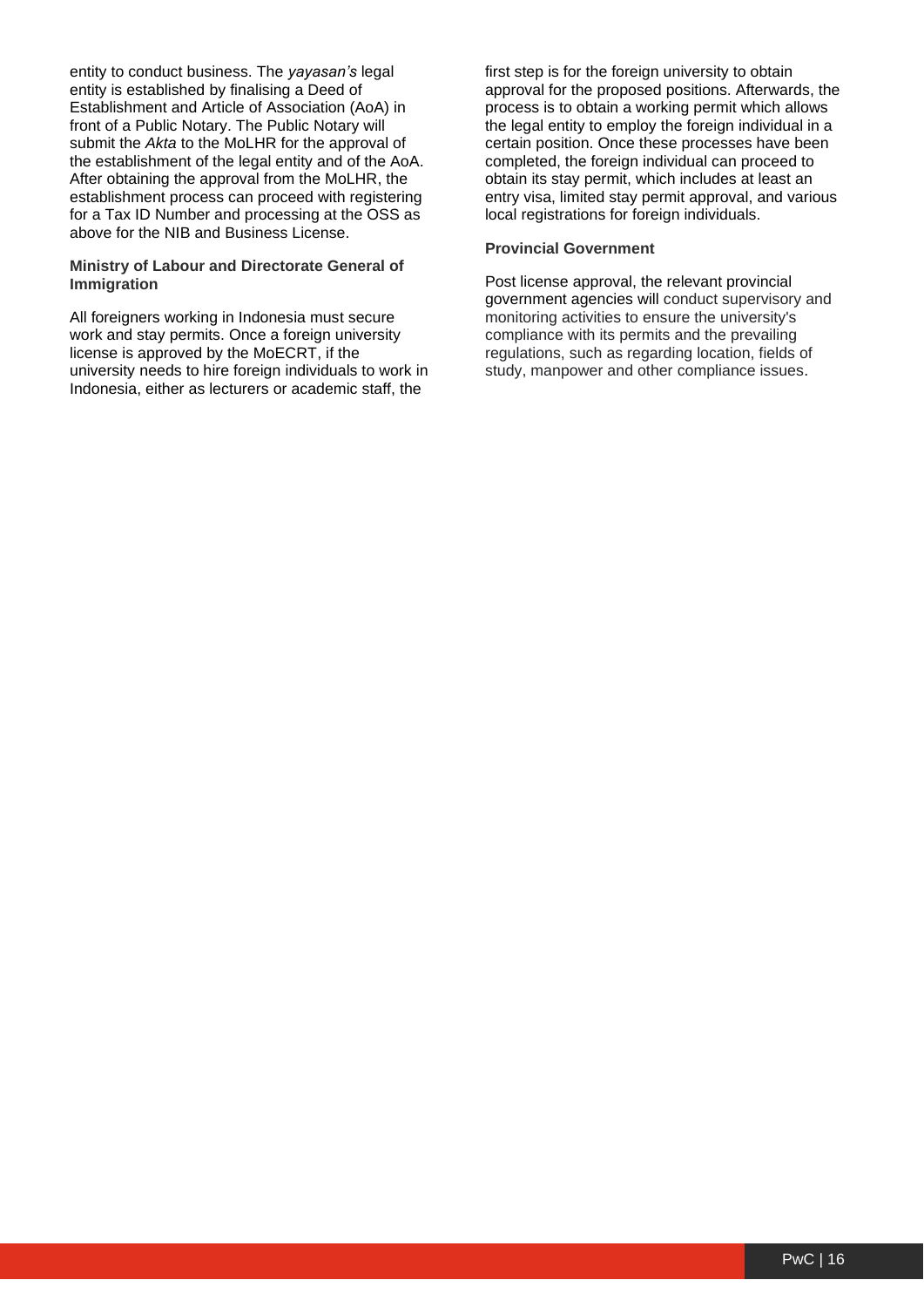## <span id="page-16-0"></span>4. About us

#### **About Study Melbourne**

Study Melbourne is a Victorian Government initiative providing support and information to international students to ensure they have the best possible experience studying and living in Victoria. This support normally focuses on a year-round program of free events and confidential support services that are provided through the Study Melbourne Student Centre in Hardware Lane. However, since the pandemic, this support has also included outreach to current and prospective students offshore including in Malaysia, Vietnam, India and China through our Study Melbourne Hubs. Additionally, Study Melbourne supports Victorian international education providers to develop new partnerships and business opportunities offshore and promotes Victoria as a premium destination for higher education, training and research. Study Melbourne also provides sector advocacy to the Australian Government and seeks to increase business and community understanding about the value of international students and the important contribution they make to our community.

#### **About the Victorian Government Trade and Investment (VGTI) international network**

The Victorian Trade and Investment (VGTI) international network underpins Victoria's offshore investment attraction and trade and education promotion operations, and supports government and business engagement between Victoria and the relevant markets. The VGTI offices focus on supporting foreign investment into Victoria, facilitation of exports from Victoria, and more generally the promotion of Victoria as an international destination for business, students and tourists. Our activities include:

- representing Victoria's interests in Southeast Asia
- providing information and assistance with investment attraction, export development, innovation capability, tourism, education, business and skilled migration, and bilateral relations (note: we have expertise in provincial government partnerships, including in West Java and Yogyakarta)
- facilitating the ongoing development of cultural and business linkages and Government-to-Government exchanges to improve mutual understanding and adoption of best practices

#### **About Victoria's Global Education Network (GEN)**

Victoria's Global Education Network (GEN) is unrivalled among Australia's states and territories. The role of the GEN is to promote Victoria as a study destination, provide market intelligence to the sector, and provide on-the-ground market access and facilitation support to Victorian education providers.

If you would like assistance in any of these matters, please contact our education staff in Indonesia who will be able to assist you.

Study Melbourne has partnered with **PwC Indonesia** to develop this Guide. PwC Indonesia was selected for its extensive experience in providing assistance to support all aspects of the foreign investment process, from pre-establishment and implementation to post-establishment and exit strategy. In addition to the above, PwC Indonesia provides professional services which include regulatory, legal, tax, accounting, commercial, financial, human resource and other aspects relevant to business. Equally important, PwC Indonesia's work in education is grounded in experience at all levels of government and public services. Also, as a global partner of Times Higher Education, PwC Indonesia has experience in supporting educational institutions in adapting to today's increasingly dynamic and digital world.

Please feel free to contact PwC Indonesia through our experts of these matters.